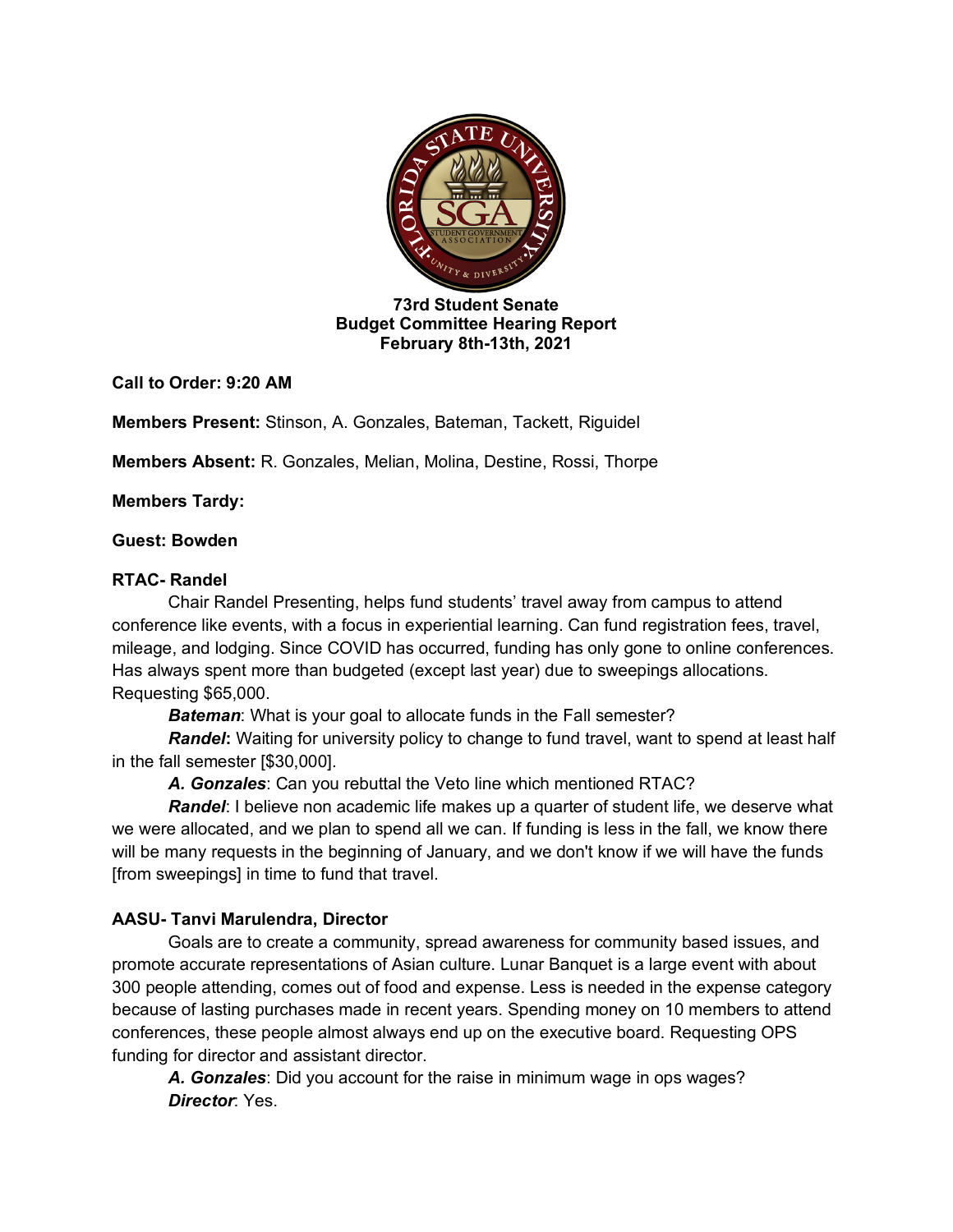*A. Gonzales*: Are virtual speakers cheaper? *Director*: Yes because we don't have to pay for travel expenses. *A. Gonzales*: Is your confrance going to be in person? *Director*: No next year it should still be virtual.

# **PAC- Tyler Roy**

Requesting \$70,000. Pays for expenses such as: speakers, t-shirts, venues, food, ect. Goal is to ensure students have access to programs and events which provide a sense of community on the campus. Regularly seek additional funding from sweepings. Since becoming chair, requests are up and funding is back on track.

*Bateman*: If given the opportunity, without limitations, how much money do you believe you can allocate during the Fall semester?

*Roy*: In past falls, \$30,000 was a normal semester. It will depend a lot on how comfortable organizations are with doing events and what the university policies are.

*A. Gonzales*: Your funding has fluctuated a lot of past years…

*Roy*: Yes we have had our funding fluctuate, \$70,000 is a good goal for a full year. *A. Gonzales*: Why were you cut to \$50,000 last year?

**Roy:** COVID? I'm not sure about that but I feel that we need more funding to do a good

job.

*A. Gonzales*: How do you plan on doing outreach?

**Roy**: A lot of organizations may not know what we are able to fund, I am working with SGA accounting to get a written goal of what we can allocate and how to do that. I want to go to each college and reach out to their affiliated organizations. I am also curious about agencies. I plan to reach out using NoleCentral emails to get more participation [from RSOs].

# **Recessed at 10:30 AM 2/8/2021 Reconvened at 1pm**

# **PSU- Hannah Llende**

51 years of activity. Advocacy, community, empowerment. Host marches, gender inclusive restrooms/ housing. Conferences for members, drag shows, and a magazine, Pride prom, coming out day.Biggest event- creating change conference. 300 students per event average.

Challenges- No data on population / Members. No established donation system, pretty much counts on SGA funds to operate. Previously used almost all allocated money from the last 2 years.

Contractual- \$8,000. 2100 per semester for speakers. Drag shows- 2000. Expense- \$ 7000 broken up among promo, publications and decorations Clothing/ Awards- \$1000 Food- \$2500. 500 less than last.  $= $21,190$ 

**A Gonzales** : How much is the executive Director paid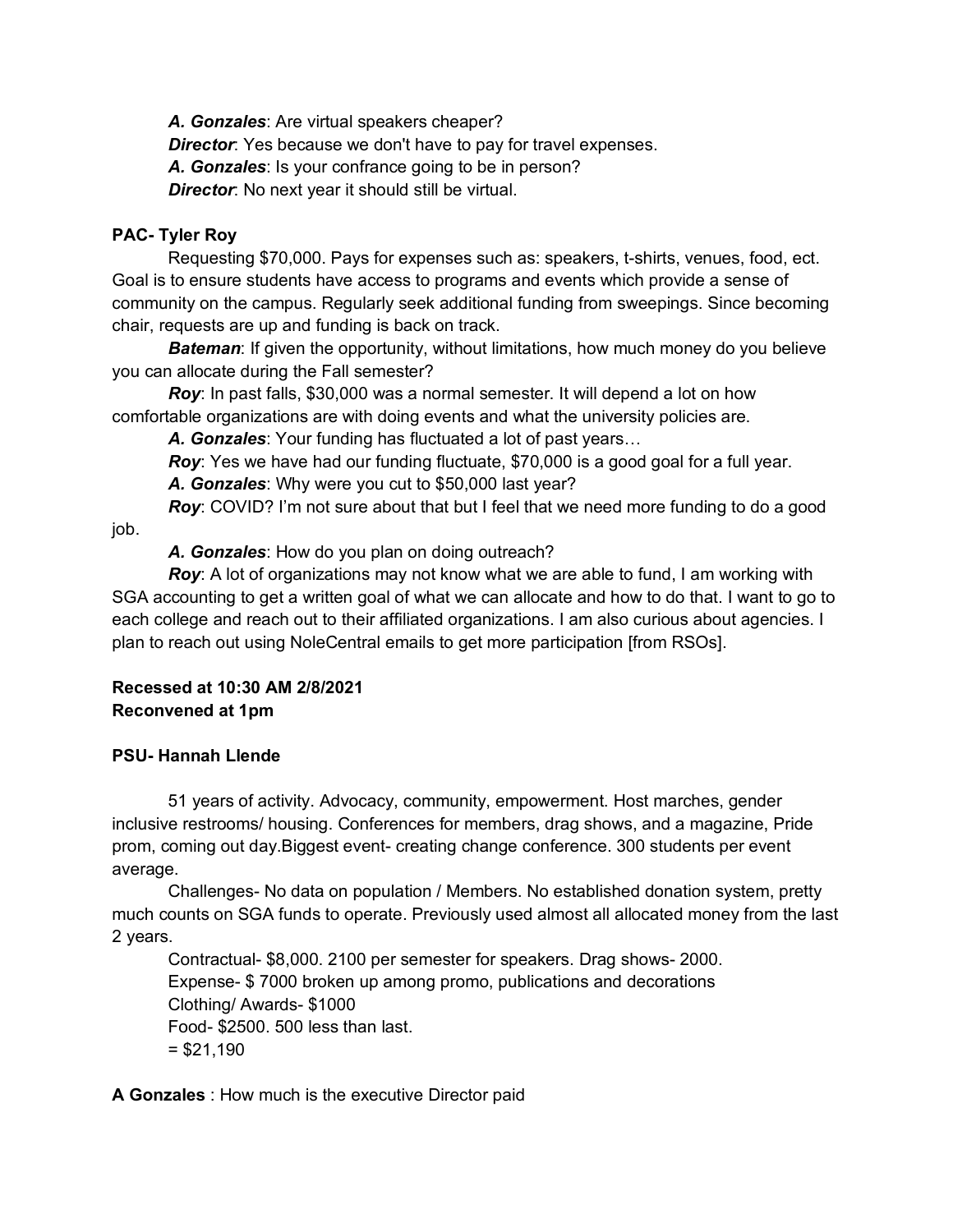**LLende**: 10 dollars an hour **A Gonzales:** How many ours does the director work? **Llende:** 7 and a half hours a week. **Bateman**: What are the responsibilities of the paid position? **Llende:** Organization, marketing, and making sure the club is running smoothly. **Randall:** Events were down because of the pandemic, how can you make sure people come to events. When we get back to normal? **Llende:** Social media events have really aided us in connecting with students, really publicizing our in person events and making sure people know this club is here for them is the goal.

### **Ended at 1:18.**

#### **Reconvened:**

### **HLSU- Adela Larramendi, Erick Tapia**

Functions as an education and cultural learning instrument for anyone involved. Spends alot of the allocated money on homecoming but tries to be as sustainable as possible. Hosts Pageant and Gala. Gala geared towards the AD position and board members, not a big event. 22 affiliated organizations.

Gala- 500 Pagaent: 500 Festival: 2000 Hispanic Heritage Month: 5000

Total expenses: 7100 Expenses: tablecloths, crowns, festivity items for the staple vents Total Food: 3750 Lots of food at every event Clothing and awards: 3750 The purchases of facemasks would be included OPs wages: 2400 Total: 24993

**Gonzales:** Turnout? **Adela:** Around 200-250 people usually **A gonzales:** increase of 4000? **Erick:** Yes. **Stinson:** What kind of events are you guys planning if it's still virtual? **Adela:** Off campus venues that would allow for more space to have in person events. **Convened at 2:11**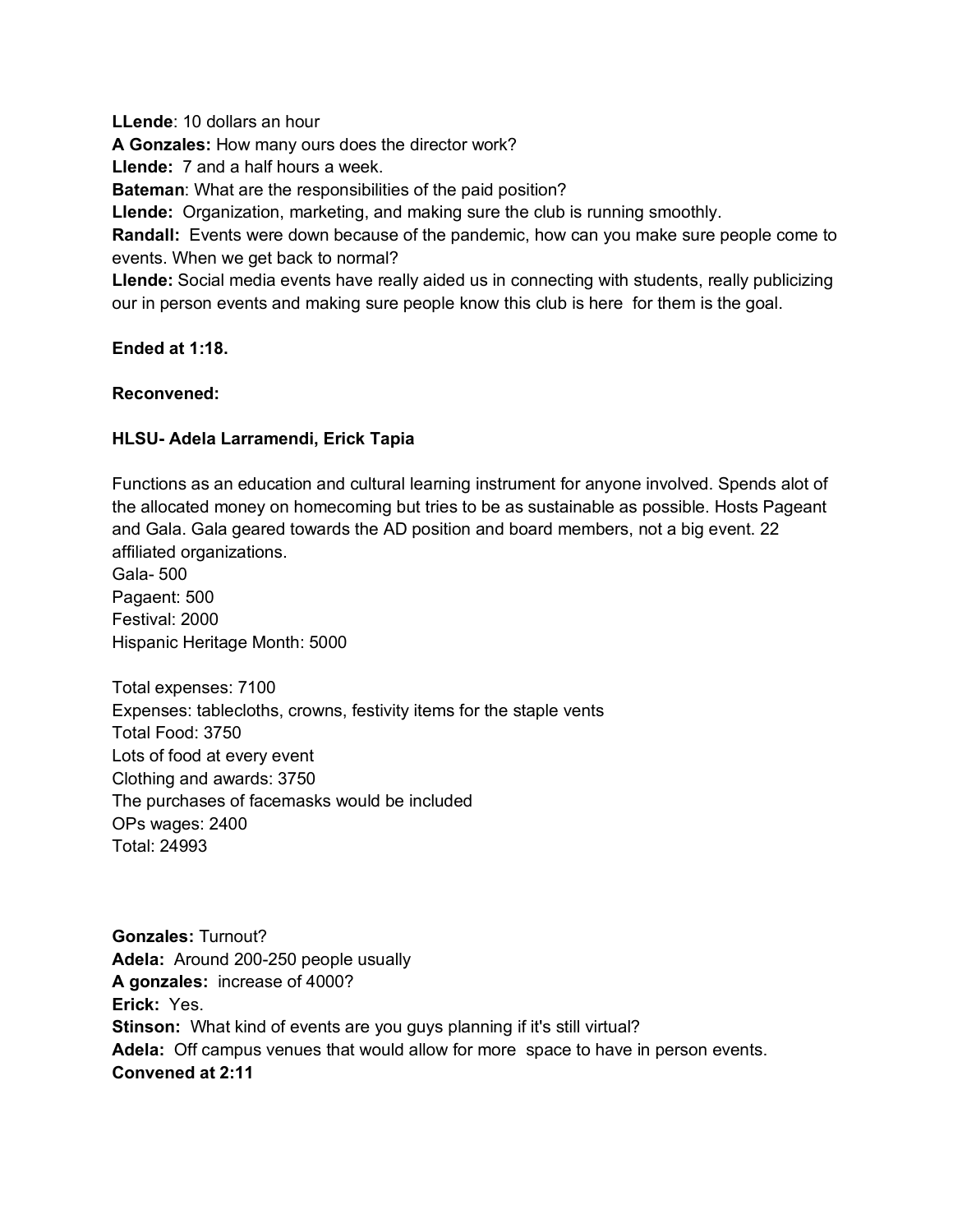# **Homecoming- Tori Boudreau**

Total Request \$200,200

Last year: \$280,000

Goals: accessibility, innovation, inclusivity. Homecoming Live. Once a year pep rally, host up to 88,500 people.Wants to create the best homecoming we've ever had for both on and off campus students.

Seminole Productions: 25000

Production group: 50000. These two go towards payment, content creation.

Civic center \$50000, Artist fee : 70,500. Making a show students want to come and see. Communications Committee: 30,000. Clothing, promo items, printing, signs, marketing. Seminole festival: 22000. Food, dj, entertainment, building services. Second largest event. Over 15000 students attend.

Odds and Evens event 5000: New event held in IM feilds.

Council events 2500: tables, chairs, promo items.

Tailgate, pre show 2500: dj, catered food.

Operation and outreach committee 2750: walkie talkies, clipboards, sanitation, barricades. Essential to the smooth running of events. Logistics

Hospitality and Sponsorship: Artist food, car service. Peripheral costs associated with contractual.

HOCO week programming 3000: spaces, food.

Director Wages 7,800:. Director, Assistant Director, Live Director: 10 hrs per week 10 per hour, 26 weeks. 2600 each = 7800,

**Bateman:** Are you still planning on HOCO in fall?

**Boudreau:** October 23, 2021

**Bateman:** Minimum for a decent event?

**BoudreaU:** We always go in the red with homecoming. What we have requested is the absolute minimum. Food has been a big barrier and so is sanitation. We have tried best at cutting where we can but this is as low as we concluded.

**Hutts:** The population is changing as well and so things such as close captioning and being able to be available to all students and adapting our events every year for the next generation of noles to come through and enjoy it.

**A Gonzales:** 23000 increas?

**Boudreau:** Yes

**A Gonzales:** Doe sthe overall director get wage?

**Boudreau:** no

**Randall:** Where are you getting the number for the parade?

**Boudreau:** We help smaller RSOs to build their floats because they cannot afford it, and every year we have seen an increase in participating RSOs.

**Randall:** how do you decide Size?

**Boudreau:** Maybe not by size, but for example, greek life has larger dues whilst some other RSos that may not necessarily ask their members to pay anything, they would not have a homecoming budget.so we help them.

**Randall:** I see the cost for billboards, is isn't open to the entire community correct?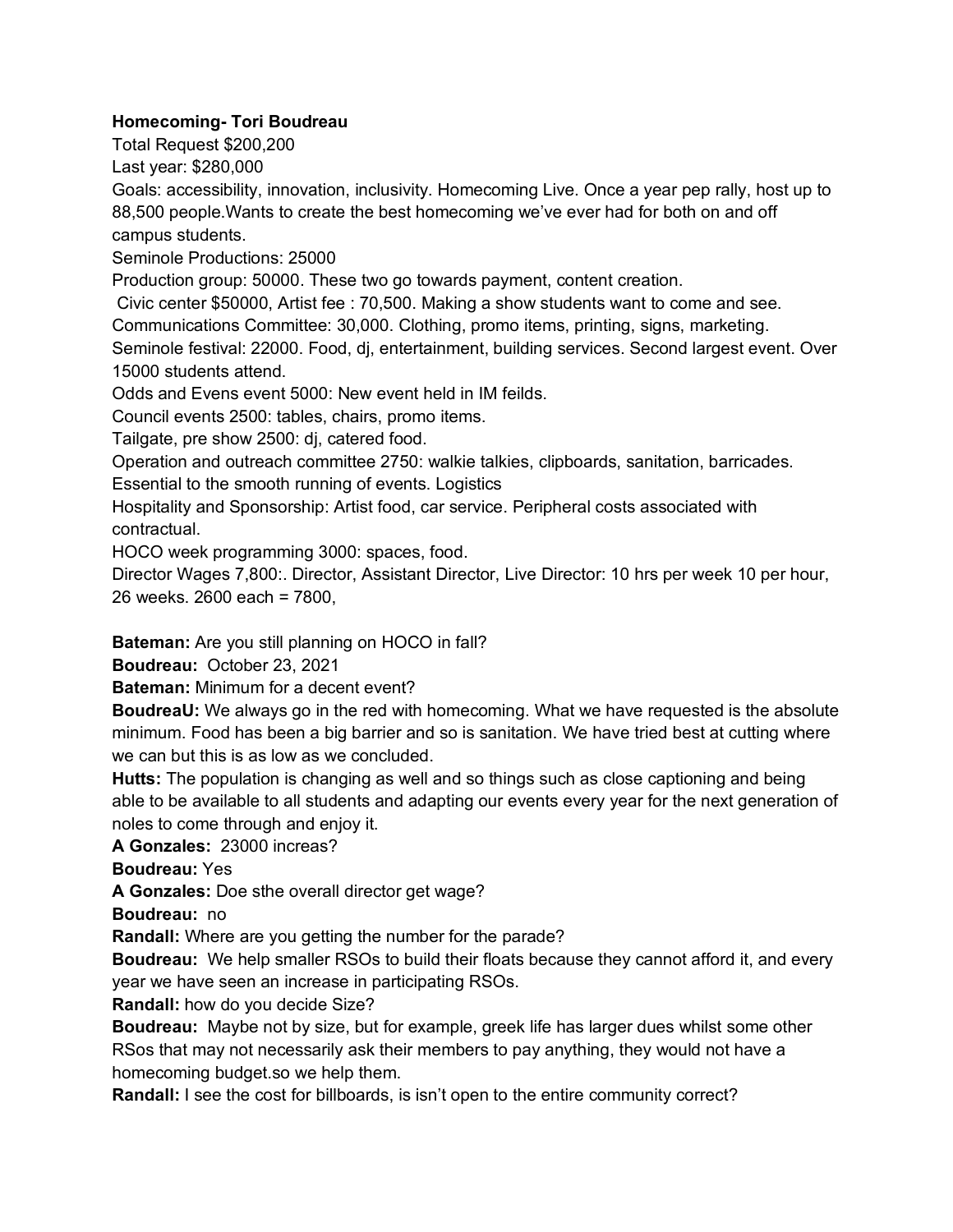**Boudreau:** It is

**Randall:** How much money do you bring in?

**Fleishman:**Typically we break even and try to stay out of the red, so there isn't that much pressure to bring money in. In the past we have not broken even. It is helpful when we can get SGA A and S fees. Probably have not broken 6000. Maybe not billboards, but promo items and social media campaigns. Could def be redirected.

**A Gonzales:** Besides sales, is there any alternative form of money besides SGA? **Fleishman:** We have requested from a CDU budget line, the headliner fund, which can be used for bigger artists. They expect money back from the ticket sales to help balance out that deficit. In the last few years, that pot has gotten smaller and smaller.

**Hutts:** I went through the process twice last year, and it is quite difficult to get students to pay for the events and get that money back to the headliners.

**A Gonzales:** The headliners fee would be for homecoming live and the opening concert? **Hutts:** The opening concert is something we have phased out because the budget does not allow for it anymore. It was not feasible.

**A Gonzales:** Students have not been charged before, with the headliners fee would they be charged?

**Hutts :** It is only exclusively for the actual headliners like Pete davidson and Lil Yatchy. We still charge tickets to the community and TCC students and FAMU students.

**Fleishman:** We need to keep the homecoming free for students. This is why we rely on SGA.

### **Convened at : 3:28**

### **BSU- Kahleel Gray**

SGA agency that offers black students identity and social life. Seeks to develop unity and create awareness.The official voice of issues concerning black students.

Main events:

Professional Development program

Scholarship-Official Ball highlighting the awardees.

Cobalt Showcase.

Tailgate, Homecoming.

Market Wednesday.

We try to give students a sense of home away from home and try to give students a mode of support despite their differences. We want to provide a community.GBM take place in SSB. Funds provided from SGA help to get students this experience.

### **Total 25100**

**Bateman:** Fundraising, alternative revenue sources?

**Gray:** We don't have a multitude of opportunities, our biggest contributor is the black alumni association, as well as the Bobby Leech ball.

**Bateman:** is there a number for that?

**Gray**: it always varies, to give you a number would be misinformation.

**A Gonzalez:** Who gets OPS wages?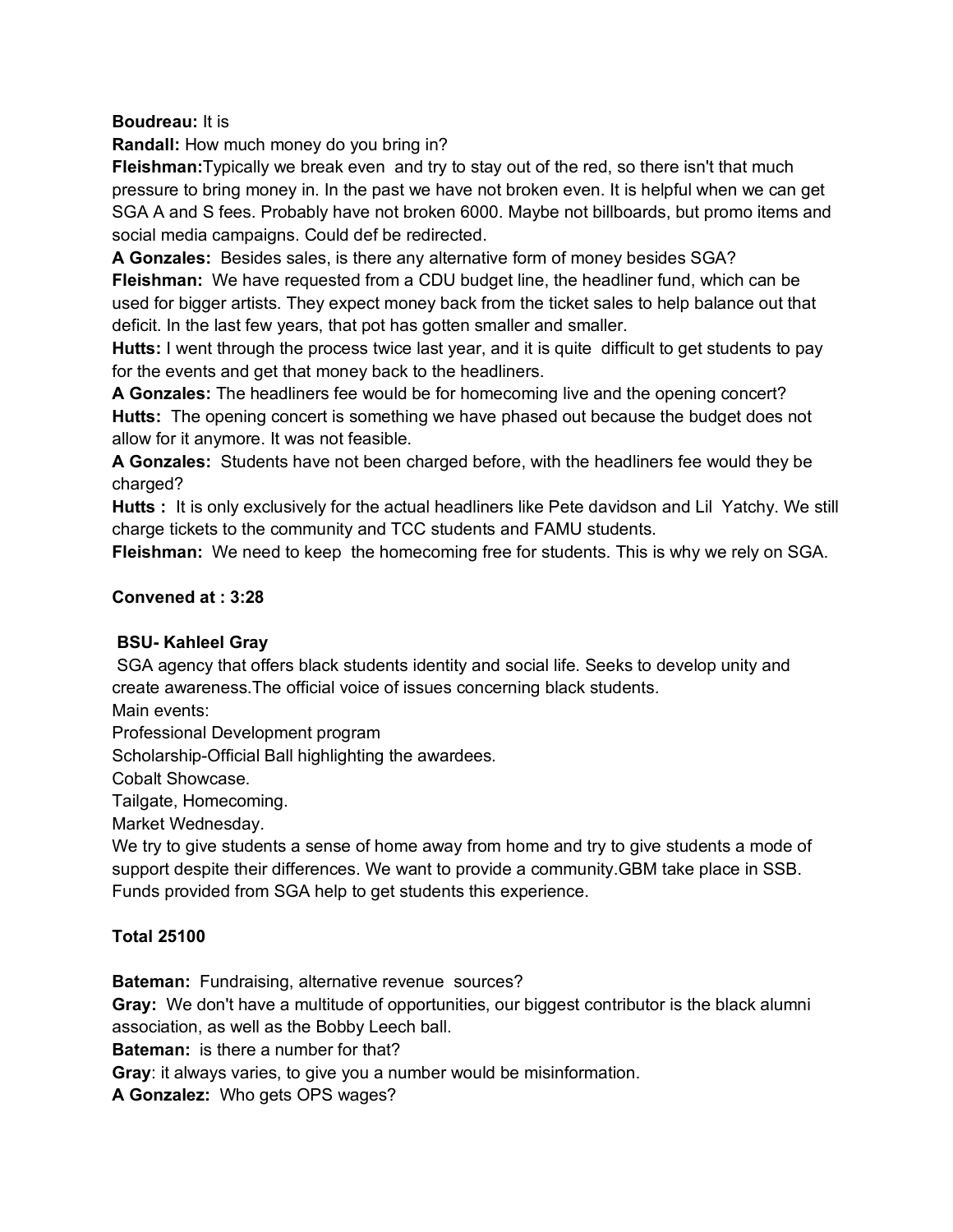**Gray:** The positions that hold office hours.

**Bateman:** What do they do in office hours?

**Gray:** Mostly answer questions and cover schedules that don't allow for involvement.

**Rigiduel:** When do your events happen?

**Gray:** it varies but usually both fall and spring, the bigger events are in fall to welcome all of the new students to FSU.

**Rigiduel:** We are running a lean budget, what 1 category could be cut?

**Gray:** It would be more like individual events like our powderpuff game, our BSU play, and our cobalt olympics. These are not staple events.

**Rigiduel:** Do members bring their own food sometimes.

**Gray:** Yes in the past to supplement the budget, it could definitely be a possibility.

**A Gonzales:** Let's say restrictions remain. For the events that are supposed to happen, do you have an online alternative?

**Gray:** The administration had provided provisions to these events that allows either hybrid or totally remote experience.

**Rigiduel:** Attendance during Covid?

**Gray:** We had 1 event in person and that was a haunted house in person, and our expectations were met with 150-200 people.

**A Gonzalez**: BHM has had really good attendance right?

**Gray:** Yea people are still participating despite the trouble of zoom and things like that.

**Gray:**How much of the budget is being reduced?

**Stinson:** There are no cuts, organizations are just asking for more and more money so it is lean.

**Gray:** Was there any particular university resource that needs the money to stay afloat? **Stinson:** It got vetoed because campus rec would have closed three hours early and have to fire some people so now we are here revising.

### **Tuesday, February 9**

**VSU -** Harrison, Aiton

Past budget: 12027

Biggest event is the Veterans ball and Veterans Month. Requested budget for this year is 22,000 total. Last year they were approved for 18500. Contractual has been cut down because we don't really need it.

**Stinson-** Why did the film festival jump from 3000-8000?

**Aiton-** We normally did have it at another movie theatre but we did not have enough room last time so we are looking for a bigger venue and that would be ruby diamond which costs 8000- 10000

**A Gonzales-** You guys are asking for 9973 more correct? So if there as an area that you could cut what would that be?

**Aiton-** Contractual.

**Adjourned at 11:25**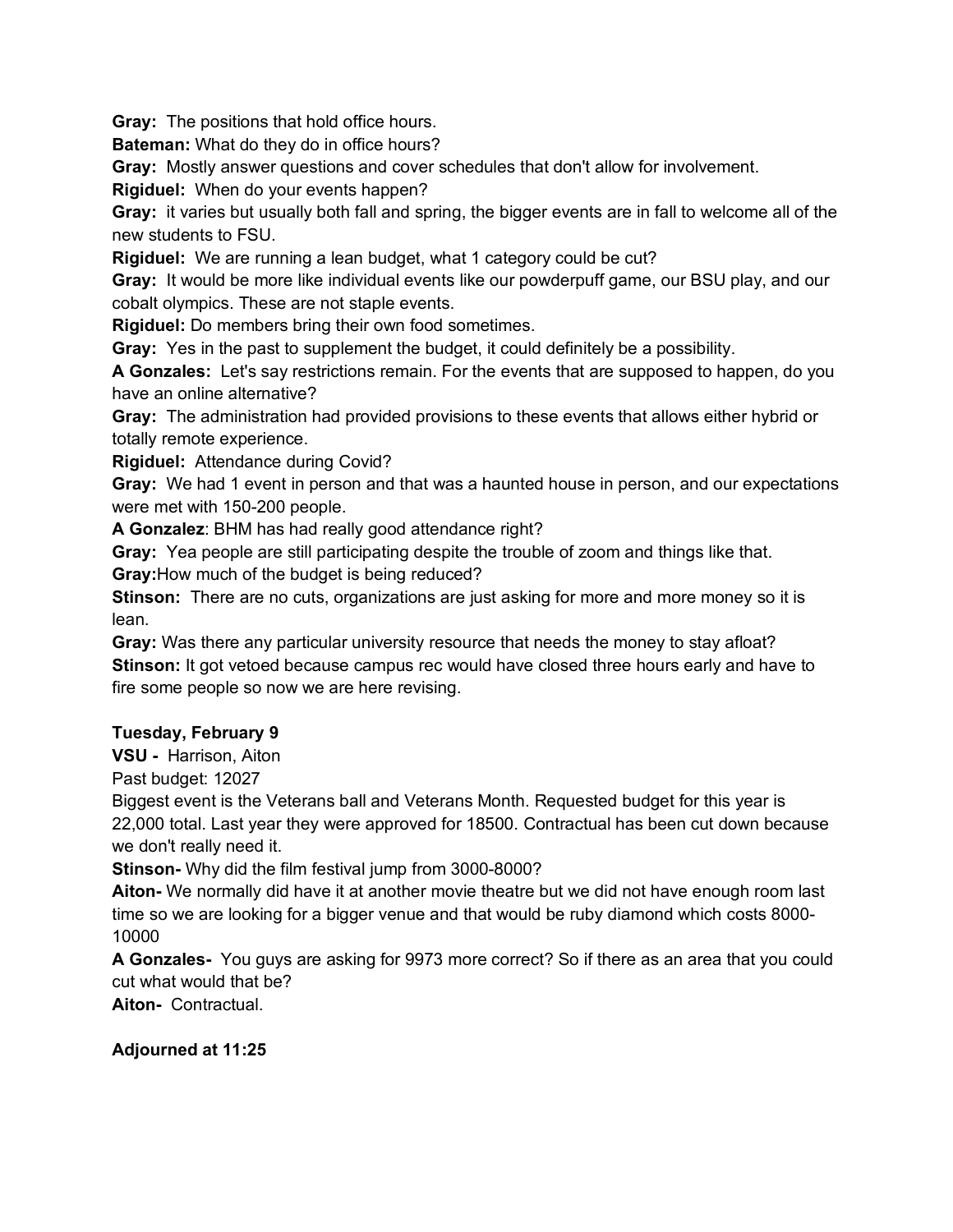## **Class Council-** Alexandra Sexton.

Purpose: work to create unity between the graduating classes and other classes. Wants to give FSU students opportunities to meet their peers.

Total request: 11,500.

Current budget: 8562

Large focus on Senior events. Junior events are geared toward professional development. Sophomore events are focused on getting students to think about their career.

**R Gonzales:** What portion of the requested budget would you prefer to be cut? **Sexton:** If it was up to me, the contractual. For the events we could see about playing music instead of hiring people.

**A Gonzales:** What is the 2000 increase for?

**Sexton:** We wanted to bring back the big events like taking back swuanee, and events like these get more students involved.

## **Convened at 11:55**

## **Supreme Court-** Blake Mathesie

Total ask: 3290

More people in the branch now, would like to potentially do some internal awards because it is a lot of work on their behalf.

**Bateman:** The only paid person is the chief justice correct? **Mathesie:** Yea only the chief justice, in the past it was more.

# **Convened at 1:06**

### **IHRC**

The goal and mission of the group is to collaborate to enhance the on campus experience.

IRHC would like to request \$1000. Changed year to year because of some events. Need food for Miscellaneous programs.

IRHC is requesting \$750 for promotional items such as reusable water bottles or laptop stickers. To give to the student body and promote themselves.

Contractual Services

Every year they have a DJ for our major spring semester event, which is held every February. His rate is \$200. Clothing/AwardsRequesting \$1600 to cover some of the cost to supply shirts since it is the largest event that we have for the general s tudent body each year.

### **WSU**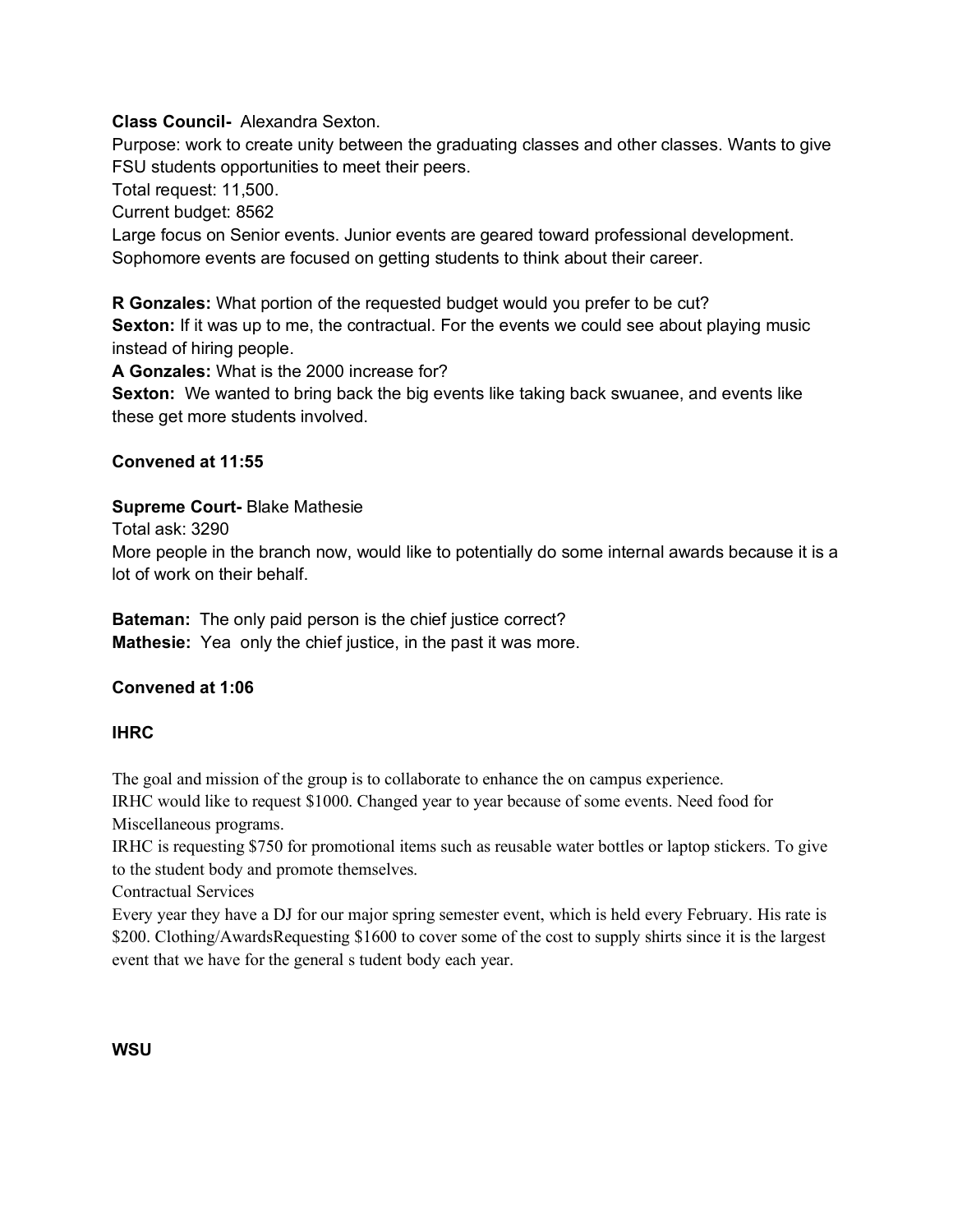#### **Wednesday February 10th**

#### **The Union- Matt Ducatt**

While this budget presentation will not address the construction, it will address what we have going on moving forward.The Union serves as the gathering place for campus. They try to create space for student run programs. Hosts circus as well.Current student employees: 153. New Union OPS employees: 300. Art Center: 3600 pieces painted Union Staff: 200+ CDU: 40k+ involved Crenshaw lanes reservation: 135k Circus: 9300+ involved

Total ask: 5,630,884 Salaries: 2,973,846 OPS: 724,278 Contractual: 247510 Food: 104,215 Clothing/ awards: 15,027 Expenses: 286,591 General expenses: 1,281,418

The union Champions how it trains students in their positions and lets them get experience in real world positions. The total request covers only about half of the operating budget, and these things help the union generate revenue. The A and S funds serve as a large portion of the operating budget. The Union trying to generate funds on it's own will take away from the space and availability that students will be able to use. Hours of operation will be affected by the budget as well.

**Bateman:** Assuming the main space of the union won't be open until January, was that taken into account when you drafted this request?

**Watson:** Yes we took that into account.

**Stinson:** What kind of outside funding do you have set up outside the union?

**Watson:** Yes there are some ways, we do have a few accounts setup through the FSU foundation like the circus or the crenshaw lanes. They don't account for the overall operation budget of the union however.

**Bateman:** How will the transition go from having a barebones staff in the Union to the current hours with many more employees?

**Watson**: We're still trying to figure out how to best allocate our resources to benefit students and employees. We have intentionally frozen some positions, but the positions are there once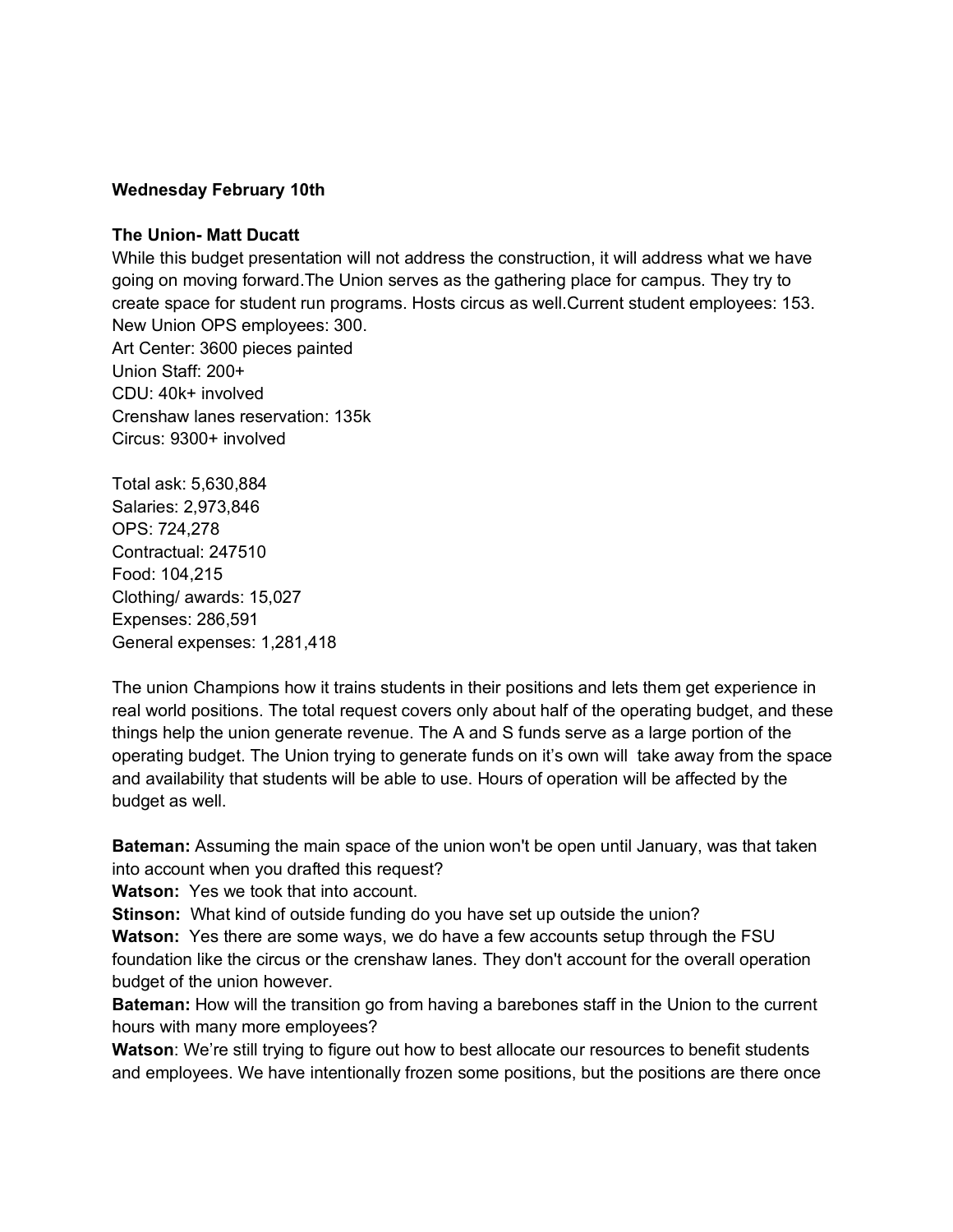the green light has been given. We won't be doing any hiring right away, but we certainly will be hiring sooner to the opening day.

**Randall:** The numbers you shwed in that first slide clashed with the statements that you made about letting people go.

**Watson:** Well we did not let anybody go, and those numbers are for the future. About 10 or 12 people moved on.

**Randall:** how many OPs are currently working?

**Watson:** We're trying to have as many of our OPS positions working as possible to keep them active and learning. We are not scheduling at maximum hours right now, but once summer comes we will really cement our OPS positions and staff.

**Randall:** So about 77 people in OPS are working right?

**Watson:**Maybe

**Randall:** So you will be rehiring, unfreezing about 200 positions correct?

**Watson:** I don't want to commit to a specific number but that is a possibility

**Randall:** They will be incurring a penalty. Is that correct for the incomplete construction? **Duc:** No one will be affected by this

**Randall:** What is your plan to account for students leaving.

**Watson:**The core of our staff, we have not intentionally let any of our positions go. Most of what we need to hire right now is our custodial and maintenance team. Because we have less space, both of those numbers are sufficient to meet our needs, but we are going to have to hire a lot more custodial and maintenance staff.

**Randall:** how are these grad students being reported?

**Duc:** We respond based on university regulations.

**Tackkett:** Biggest contribution to increase of request?

**Watson:** Staffing and utilities.

**A gonzalez:** If you look at 2019 more money went to students, 2020 saw more money shifted to buildings and salaries and less to the students. Could you pls explain why? **Watson:** What do you mean?

**A Gonzalez:** That money goes DIRECTLY to RSOs unlike the Union

**Watson:** We arent asking you to make cuts to anyone else.

### **Campus Rec and Sports Clubs- Chris Morris.**

37 clubs, 6200 hours of involvement. Helps students develop life skills by not only giving them the opportunity to work but also by holding events and gatherings. Rec takes trips to compete and experience friendships that will last a lifetime. Total community service hours: 4000 hrs. Food drive usually brings in about 3200 cans

Fitness- 2,201,000 Sports- 1,017,000 Outdoors- 536,500 Support Services- 310,500 Salary- 2,130,000

Total ask: 6,195,000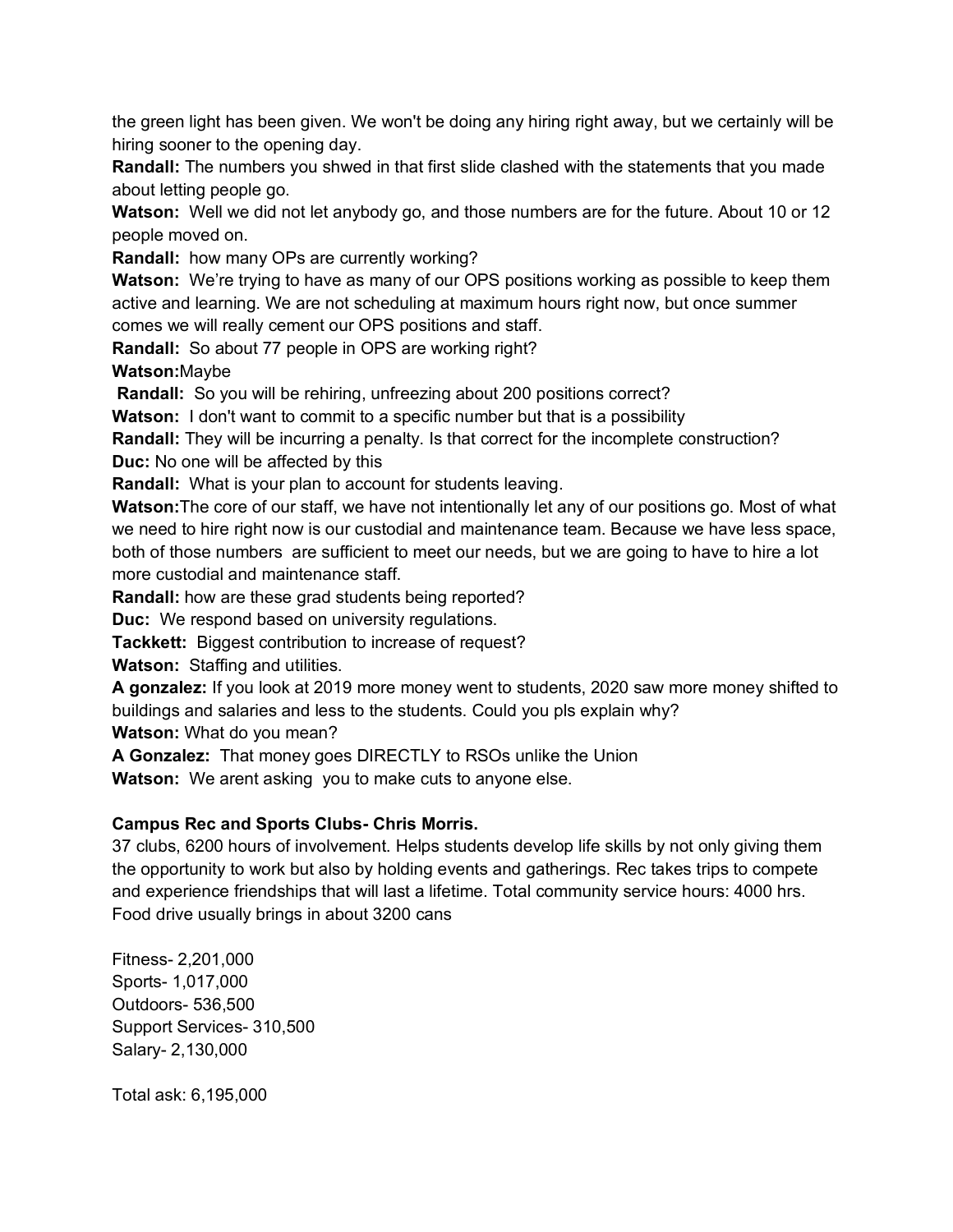#### **Globe- Leigh Ann Bauer**

The globe is a building that is designed to promote student engagement and interaction between diverse groups within the community. Contains auditorium, dining room, lunge, kitchen, and 4 reservable rooms. It has administration offices, but the building usually comes alive later in the day. Consider itself a mini union. Listed as a reservable space under the union but completely separate. 1509 confirmed reservations, 200+ RSOs and 40 depts. Space is regularly reserved at capacity.

-salary for scheduling coordinator -OPS wages for building manager staff -expense background checks Without a coordinator, the building could not function at all. OPs wage request: 3000 Expense- 1980

**Bateman:** How many students are served through this organization, and how does it impact students?

**Bauer:** In any given week where the auditorium is used twice and it is full both times. The space always gets used. If we had more that 1500 reservations and each reservation had a minimum of 20 to 50 students that gives a good ballpark in terms of involvement. So that would make 60,000 students served.

**Stinson:** With the salary position being paid 61000, where does that number come from? **Bauer:** There is an existing base salary from FSU, and this person has been in the role since 2014 but they do have a massive responsibility. Then the standard for benefits also comes from the school.

### **Convened at 1:47**

### **MRU- Gabreille O'Brien**

Mission- students erving students by providing emergency medical care and well being. EMS organizaiton compiled of voulunteers for the FSU community..

Affiliated project woth SGA. Can provide free quality care to students in emergency medical situations. Offer many free useful services, and training as well.

25 students accepted from 300 applications. 3 credit hour course.

Total ask: 31946

OPS- 9600

Expenses-20826 goes towards vehicle maintenence, equipment and supplies 500-food

1020-clothing and awards.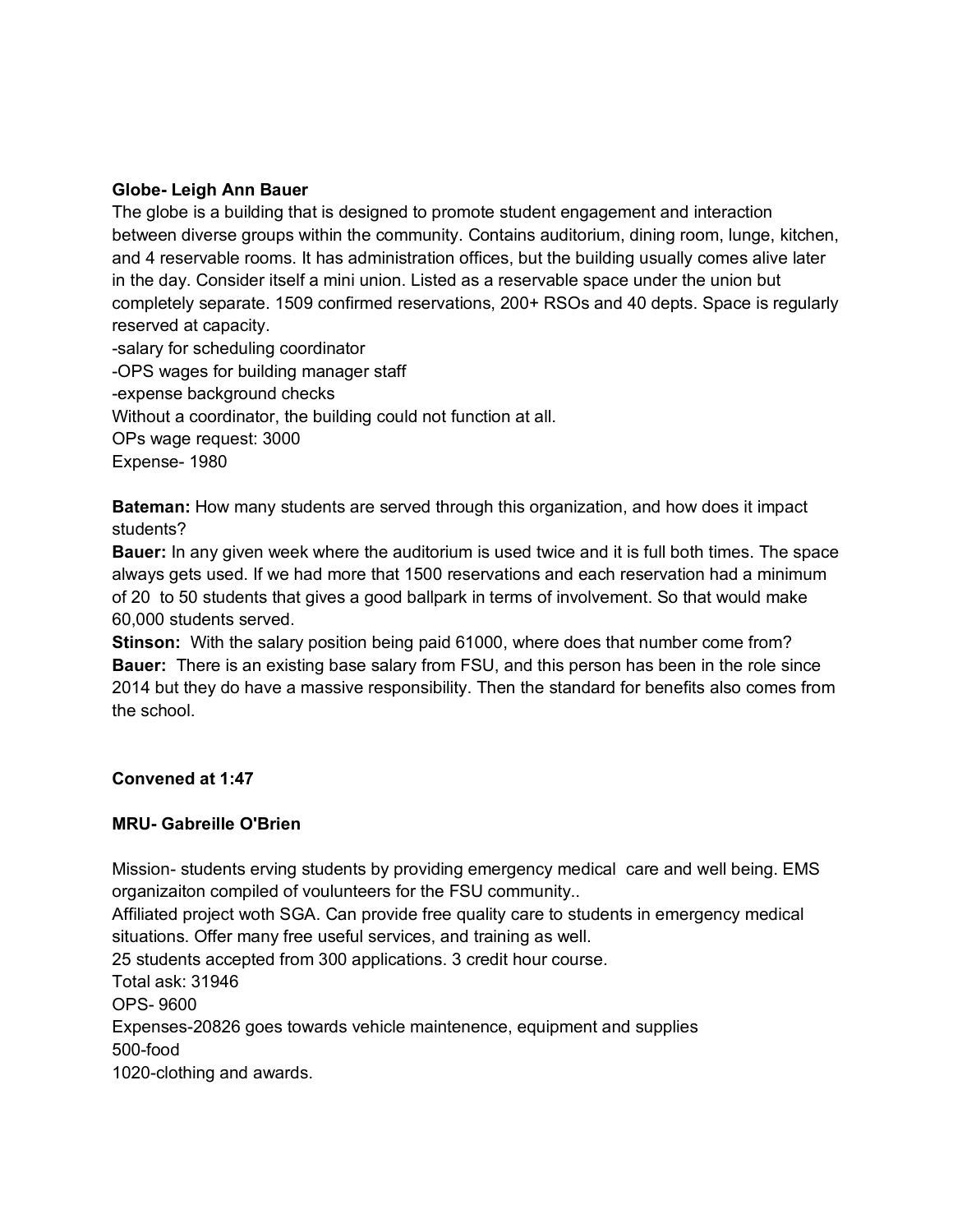Has remained active by staying present by assisting with covid vaccinations and precautions

**Bateman:** Please talk about how you are going to prepare next year when we will be fully operational

**O'Brien:** well we actually have been fully operational, we have just taken those necessary covid precautions.

**Stinson:** Did you say you were trying to add an OPS position?

**O'Brien:** we have 4 executive positions and 3 of those are paid.

Stinson: If you were to take away 1 OPS salary what would it be

**O'Briend:** Director of administrations.

#### **WVFS- Misha Laurents**

We are the voice of FSU and we are a real radio station that exists at the topof diffenbaugh,we have been broadcasting for over 30 years. Usually top 20 radio stations in nation among colleges. Provides quality and diverse programming. Has something foreverybody and focuseson indie music. 200 on staff and voulunteers Federally liscenced. Works hard to raise money. Can't exist without SGA. expense: 8500- Base fees,legal,liscencing, copier,telecom no money on food,events,or awards,clothing, or frivolous items. 47280-engineer 18500-expense 3000-programs( not priority) Total ask: 68780

**Bateman:** 200 people on staff,and youre only requesting to have a few people on OPS but it still is a significant number

**Laurents**: These people getting paid are almost on the same level as me because they are on call 24/7,and usually they work 30 to 40 hours a week.

These positions are essential and we have to hold these positions fully accountable. There are different managers inculding, studio, web, admin, sound engineer, engineer.

I am happy to forfeit the additional 500 for the webmaster that I requested. Everyone has been working overtime to account for limitations do to covid.

**A Gonzalez:** Do you have numbers in terms of the outreach to students, like daily listeners or things like that?

**Laurents**: We are not formally included in ratings, because it is very expensive so we honetly don't know. Our reach is typically in the tens of thousands.

We are also available worldwide and we receive correspondence from international listeners. We have tried to request numbers from fellow broadcasters,

but they legally cant. Sorry for rambling.

**A Gonzalez:** What is the biggest cost that is infulencing the 18000 increase?

**Laurents:** It is expense, because we have a baseline expense of about 8000 per year. Our attourney fees very as well. In 1 year we might luck out and need 2000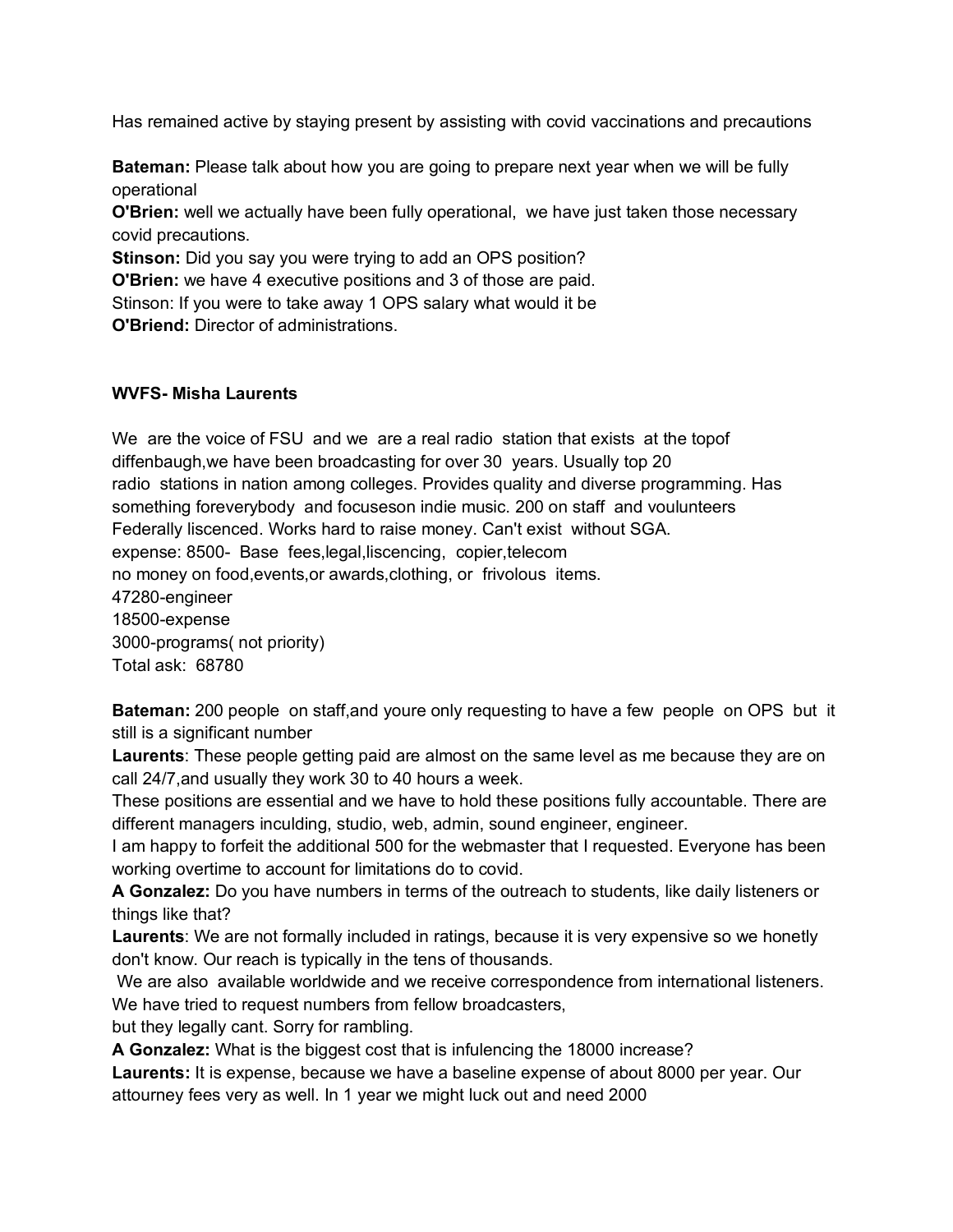worth of equipment vs needing 20,000. Would cut programs money if anything, it's icing. **A Gonzalez**: Alernative revenue?

**Laurents**: We do underriding and typically people pay us for that, but it's affordable so we cannot rely on it. We also have a quadrennial pledge drive. We also try

to do the great give every year and that does a good job raising a few thousand every semester.

## **Convened: 4:06**

### **Thursday Feb 11th**

## **Student Publications**

Natalia requested 40000 for staff to account for the increase of minimum wage. Currently 5 designers. work with intern FSU. due to the nature of publications, we do allow flexibility with the hours byut that could change.

equipment: 25000 because there current printer broke. pretty much needs this to operate. for spring 2021 only we do cover costs for paper and ink.

**Stinson:** you talked about a replacement printer, do you plan on going to sweepings for that? **Natalia-** im not too familiar with it, laurel do yuo have any insight into that? **Mckinney**: we are looking at getting it through business services, so it would be another monthly expense.

**A GonzaleZ**: you are asking for 5000 more?

**Natalia**: for staff budget due to the minimum wage increase.

WSU- Noel

Educate the student bodies concerning womens issues such as sexual harrassmebt, womens involvemens in sports, and the political nature of american society. Fiosters growth of theh women on campus and we fo this by celevrating the power that exists in any women. we do this through educaiton of the student body.

17354 total wages: 2354 expenses: 6000 food:2500 contract:5000 Clothing+ awards:1500

**AG**: only 27 dollars more?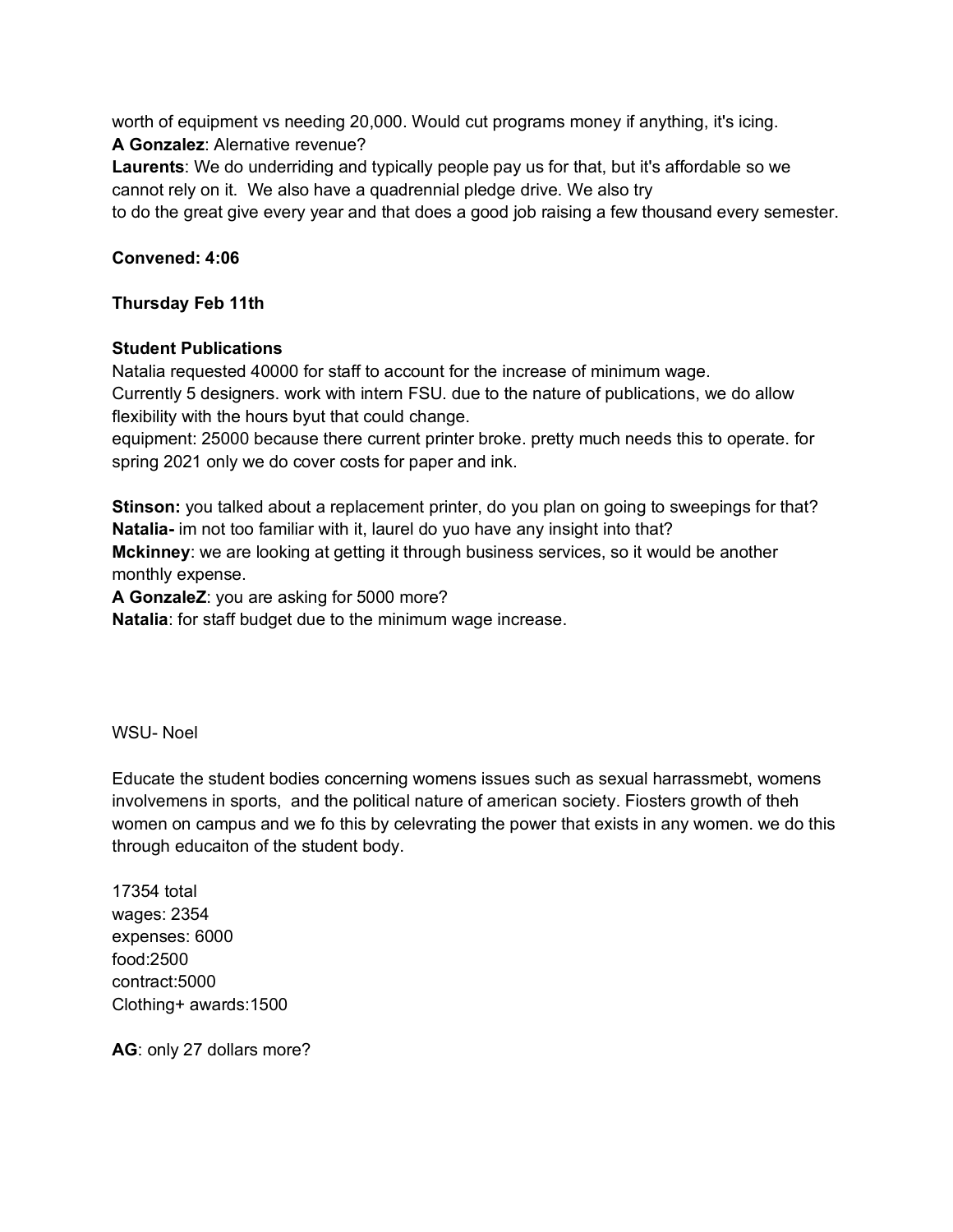**Noel**: yes because in past years we have had large sums of money but we hjave not been abe to use ot as we like. We did not see it necessary to request anymre because we would not use it.

**AG**: Did you guys factor in the increase of minimum wage? **Noel**: no

**Deliberations.**

**Called to Order: 9:30**

**Members present: Stinson, Gonzales, Bateman, Gonzalez, Rigiduel, Tackett, Thorpe Members Absent: Destine, Melian, Molina, Rossi**

**A Gonzalez moves to enter proceedings Tackett seconds**

**A Gonzalez moves to open the union Tackett Seconds**

**A gonzales:** Don't we just give them a lump sum?

**Bowden:** yes it is a lump sum

A gonzales: They have other ways to supplement money correct?

Bowden: they are an auxiliary so they are required to generate about 50 percent of total funding. Having donors is a possibility. Yes they do.

A gonzales: does it ever pass more than 50?

Bowden: no because of the demolition, it kind of ramped down. When we open the building we are going to explore our methods of revenue generation. Most recently, they do not pass 50 percent

Bateman: why don't we pick a number that's not too bad considering OPs wages while also keeping in mind they won't be open for half a year. We can prob trim 300,000 from Ops wages. I propose we fund 4,500,000. Itll be tough but we can circle back to it.

Bateman moves to fund the union 4,500,000

Gonzales seconds

A Gonzales object.

A Gonzalez: lets focus on campus rec first

Bateman: the main thing here is the veto is ready. I remember expressing these issues and when Levin brought them up. It is tough to convince people that the union is worth this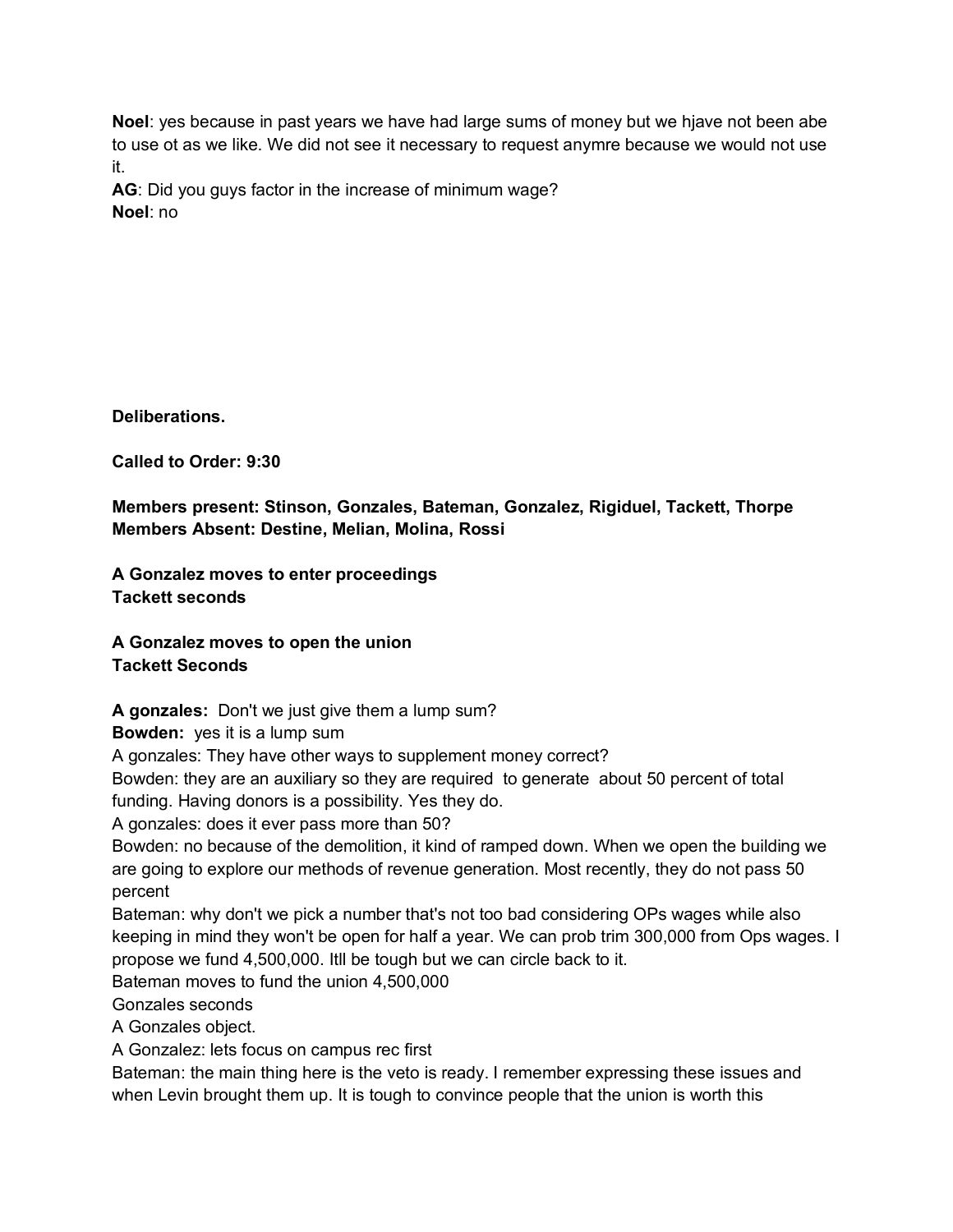investment. I don't want to cripple them. The union does have an impact and we need to make sure they can operate at the level that won't cripple them.

A Gonzalez: Objection withdrawn

A Gonzalez: moves to fund union salary 0

Bateman seconds

Bateman: PPP can you keep nothing in a cell till we 0 fund them.

A gonzalez; move to 0 fund OPS wages

A gonzales movs to 0 fund contractual services for the union

Bateman seconds

A gonzalez moves to 0 fund food for the union

Bateman seconds

A gonzalez moves to 0 fund in clothing and awards

Bateman seconds

Rigiduel moves to close the line

Bateman seconds

Bateman moves to open campus rec

A gonzalez seconds

Bateman: loved the campus rec presentation, and what was most impressive about them is that they were having 1.1 million swipes during the last year.and they have maintained activity over covid versus the union who hasnt. I think they should be a priority. Their numbers are impressive during covid. 50% of students in the city use their facilities.5.9 mil?

Thorpe: thats a good number to work backwards from

A Gonzalez: move to fund campus rec in expense 5,900,000

Bateman seconds

Bateman moves to 0 fund salary, OPS wages, contractual, Food, and clothing and awards.

Gonzales: seconds

Gonzales Moves to close line

Gonzalez seconds

A gonzalez moves to fund overhead assessment in the category of expense 758000 Thorpe seconds.

Ridigudal moves to 0 fund salary, contractual, food, clothing and awards, and OPS wages. A Gonzalez Seconds.

Thrope: is there any reason we can't touch the Overhead assessment number? Bowden: every unit that can generate or disperse funds is charged with the overhead.

Benton: the idea is that in totality it is kind of a formality to have it included in the budget Bowden: if it helps any, we had this conversation last time we reached out and asked the, to explain it and they listed many fees and services.

A Gonzalez: should we go to agencies?

A Gonzalez moves to close the line of overhead assessment

Rigiduel seconds

A Gonzalez: moves to open the line on COGS

Bateman seconds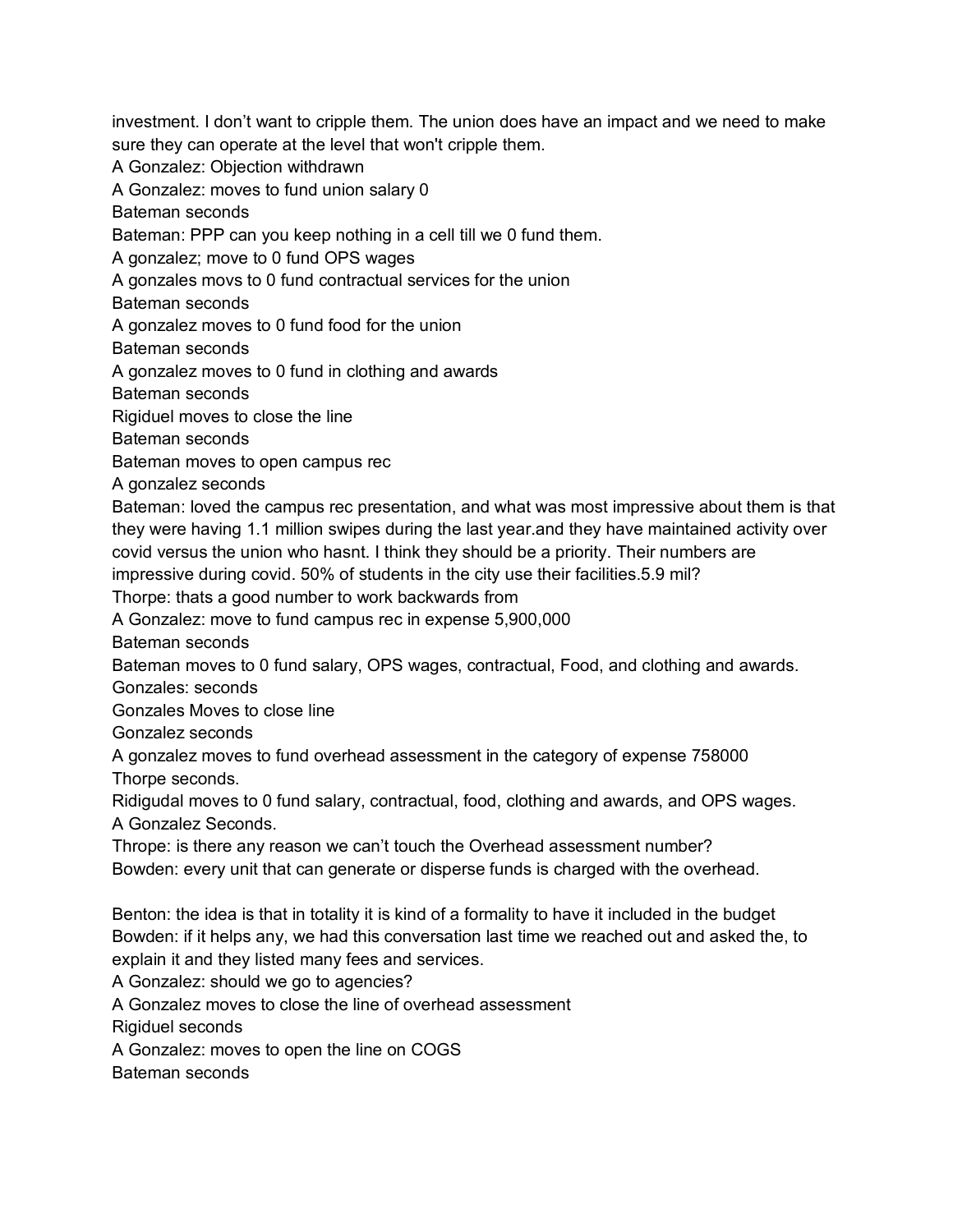Bowden: when the number of grad students goes up, the cogs goes up, and they get a percent of it, so we cannot touch COGS either.

A Gonzalez: moves to fund COGS in the category of expense to 609,000

A gonzalez: moves to 0 fund in salary, ops wages, contractual, food, and clothing and awards. Bateman seconds

Gonzales: moves to close line

Thorpe seconds

Bateman: lets hit the globe because its 1 salary position and its fixed

Bateman moves to open globe

A gonzalez seconds

Stinson: this salary is a base salary so we cant really change it, and on top of that like insurance which adds up to 61,600

A gonzalez moves to fund the Globe in salary 61,706

Tackett seconds

Bateman: So all day long I will attempt to nickel and dime as much as possible. I have been trying to work on a draft for the budget during presentations. Were gonna have to make alot of cuts

R Gonzales: i think its a good strategy moving forward

Bateman: there expenses are well used but honestly half of it has t do with keeping everybody lean. We just had that overhead, and the overhead assessment went up 200,000. We still have well over 100,000. We need to find 250,000 in the budget somewhere today. We can argue and talk but I can be the bad guy but we are going to have to nickel and dime

A gonzalez: how about we cut OPS wages to 2000 instead?

Bateman: we are student leaders, we are doing this because we enjoy our community and we don't get paid. The globe positions however are desk jobs

Bateman moves to fund 2500 in OPs wages

A Gonzalez seconds

Bateman moves to fund 1900 in the category of expense

A Gonzalez seconds

A gonzalez moves to 0 fund contractual, food, and clothing and awards.

Tackett seconds

Gonzales moves to close line

Rigiduel seconds

A Gonzalez moves to open the line for the asian american student union

Rigiduel seconds

A Gonzalez: I don't want to start cutting the agencies first, and if we cut them we should cut OPS wages because they are student leaders. I would prefer with previous numbers

Bateman: FIGS leaders get a weekly stipend vs a timecard, and we could d something similar for the agencies. Is it possible to do a weekly stipend vs hourly wage?

Benton: i don't know really

Thorpe: wouldn't that change the tax situation?

Benton: It is still income one way or another and there are some employees that do get paid like that.

Bateman: we could not require them to attend x amount of office hours if we do it like this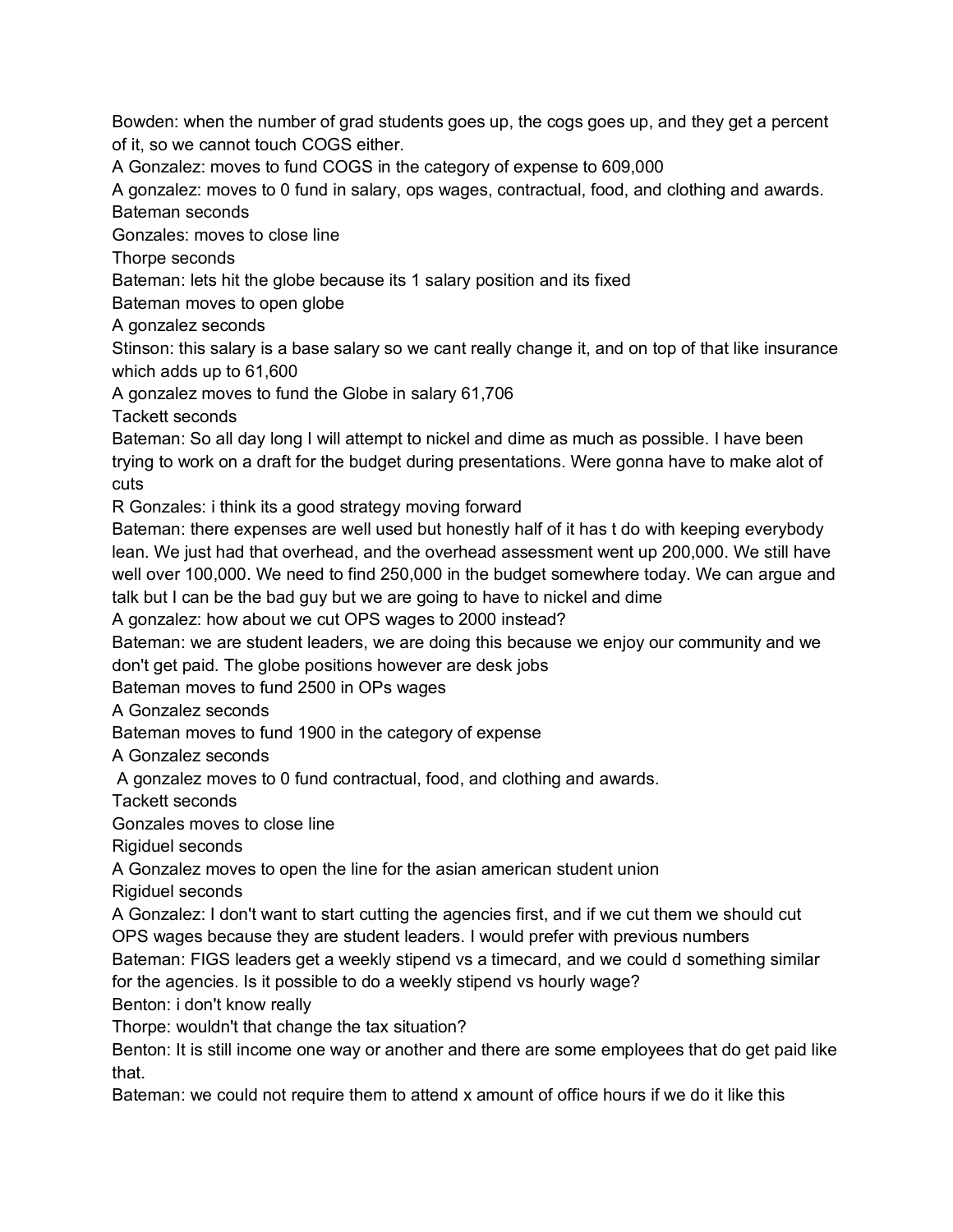A Gonzalez: We would be funding the upkeep of the agency because no one really goes to office hours.

Bateman: last semester we did not even look at OPs wages, and after looking at the hours, we are paying the supervisor of elections. We are paying him 15 hrs a week for 30 weeks. Does that make sense? Not only does it give them more flexibility.

A gonzalez: could we do weekly stipends for agency directors for office hours?

Bowden: we don't have a great answer, and i have not found anything statutorily that says we even have to pay them anything. We would be in support so that it's not hourly wage. Don't have a firm answer. What would you all need to do in the senate to get this done as quickly as possible. Let me check it out and I can get back to you guys.

Mckinney: There might be an issue with that as far as HR goes because we would have to change that.

Stinson: we could possibly fund a certain amount of hours to fund that stipend

Bateman: how about 50 dollars per week? It is a significant cut and that equals 5 hours of work. If we allocate 1500 for wach director, we can put a proviso that says that they will receive it in a stipend. Multiple organizations fund more than 1 position but the organizations decide who gets paid and how much. Putting provisos could really help this out

A gonzalez: yea I like that. I would caution that if we do do this we cannot cut any other category in the agencies because that would then be affecting their programming Bateman: Were gonna go after everybody with OPS.

Bateman: we want to make programming possible for sure, but look at the OPS request, and then the total. The OPs is %15 of the total budget.

A Gonzalz: lets Cut OPs

Bateman: we are in the AASUstill

Bateman move to fund 1500 in te category of OPS

A Gonzaez seconds

Bateman moves to 0 fund salary

A gonzalez seconds

R Gonzales: we should start at the numbers from last year:

A gonzalez moves to fund AASU in contractual 6000

Tackett: seconds

Bateman: alot of organizations will sneak money from expenses into travel. So if you could just give me a sec to look at their presentation.

A gonzalez: If it is online their cost can be cut there.

Batemen : the exec branch does it too.

A Gozalez: they asked for less than they were allocated?

Bateman: We came down hard on AASU last go around so that prob where that number comes from

A gonzalez moves to fund AASU in expense 6200

Bateman seconds

Bateman: we need to be stringent on food. There is going to be some lasting differences and I think large events will continue to have university restrictions on them. Any organization can come to us and ask us to write a bill so it also falls on them as well.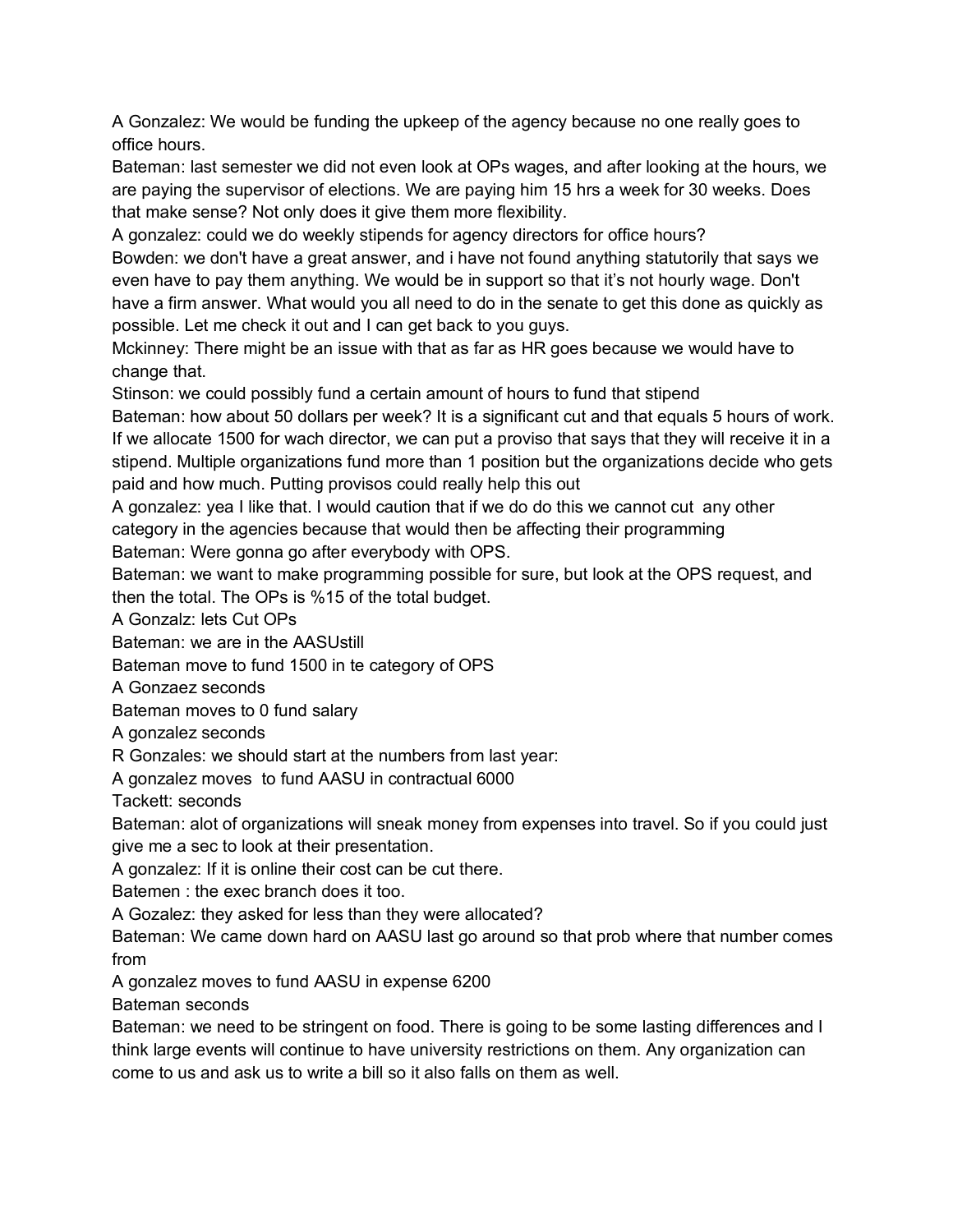Tackett: All these agencies said these food prices are going to go up but we should give them an adequate number for covid restrictions.

A Gonzalez : how about we give them how much they requested

Batemen: we have to trim everybody so it will be fairness

Stinson: consistency will be good for not only us but the organizations.

Tackett moves to fund AASU food 3000

Bateman seconds

Bateman: yea we also need to consider how many students go to what organizations because we want our money to have the most impact.

Stinson : we gave them 700 dollars last time

Tackett: i'm on their slide they requested 1500

Bateman: the draft that I made was 17500 total so that would be 800 in C/A. I think it makes sense.

Bateman moves to fund 800 in C/A

Rigiduel seconds

R Gonzalez: moves to close line

Rigiduel seconds.

Stinson: it also shows how much OPS wages are actually factored into that.

A Gonzalez: idk about cutting them by 3000 from a previous budget of 20,000.

Bateman: I mean in total we need 200,000 and we have to find it. What is the base money they need to begin operating in the fall semester. Let's remind ourselves there are other avenues for funding.

A Gonzalez moves to enter BSU Bateman seconds

Benton opens proviso from last year to discuss how the OPS can be paid through stipends

Benton: what i cant find in this proviso is how we have spelled out the disbursement of OPs Bowden: I dont think its in there because nothing changed.

Bateman: this is an area where the budget committee needs to provide more guidance to these organizations. We should be providing more oversight and guidance to how organizations should use these funds. Their hours will always very as well.

Benton: in the proviso 2 years old it very specifically lays out OPs wages and goes further to say who it is, how much and how many weeks. Historically it has been laid out specifically.

A gonzalez move to 0 fund in the category of salary Bateman seconds A Gonzaez moves to fund 1500 in OPs Bateman seconds Bateman : i would recommend 4750 for contractual A Gonzalez: no, no Bateman: what do they use contractual for? A gonzalez: they have staple event such as the festival, BHM,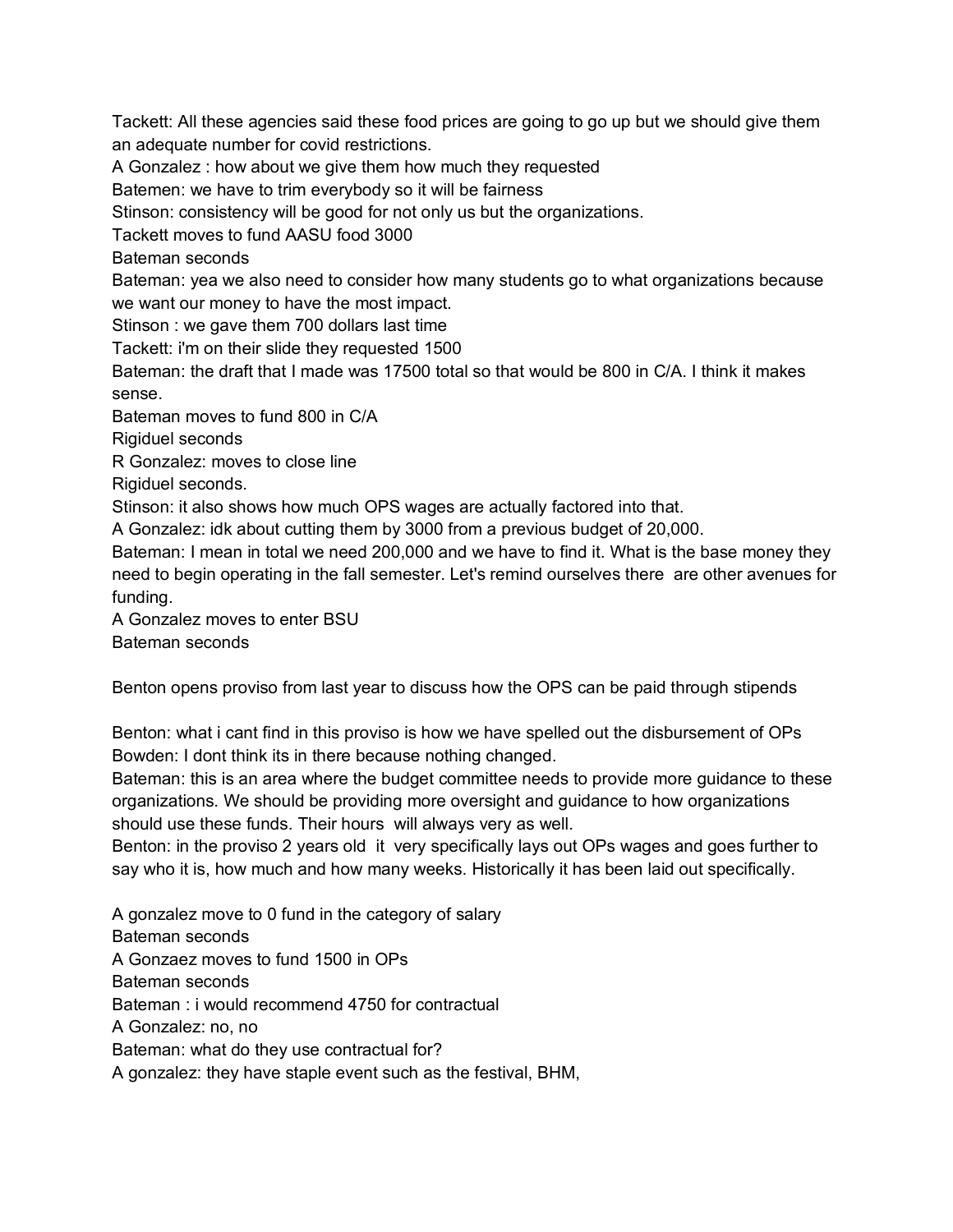Tackett: someone asked what they would like to be cut, and they said cobalt olympics and the powderpuff game .

Bateman: my notes said they could handle a 3000 cut in expenses. I believed that was for those events. Food was also another area for flexibility.

Tackett: lets cut those events but through each category.

Bateman: the presenter was knowledgeable in breaking down the budget. I think they should be funded \$19750

Thorpe: they had good attendance last year so i think subtracting a little more might be a bit negative but I think contractual and expenses is important.

A Gonzalez: yeah we're not cutting them that much

Bateman: we have to cut everybody. This is not disrespect or respect ,so we have only so much to work with.

Stinson: If we are stringent we are able to come back and give them money.

Bateman: can I share the draft I have with you all so you can see where I am at?

A Gonzalez: I am just saying that historically we have paid them 21000 vs the proposed 19750 of budget.

Bateman: we want to look at past numbers and we don't want to be the bad guys I know.

A Gonzalez: what if we totally cut OPS wages/

Rigiduel: that would never pass in senate

A Gonzalez: it would give more of an explanation to our cuts.

Bateman: It's just really going to be hard to find 200,000. I have spent time going through this and hearing what people have to say. What they deserve is subjective.

A gonzalez: the only thing that your draft is telling me is that you cut agencies all this much and it does not make any sense to me. Like you cut VSU way too much, that's not even workable. Stinson: We can take a vote as well. We are on contractual for BSU

Tackett: moves to fund contractual 5000

Stinson seconds

Bateman: how about 9000 for expense?

A Gonzalez how about 10,000?

Bateman moves to fund 9500 in expense

A gonzalez Objects.

Roll call vote for 9500 in the category of expense:

A Gonzalez: No R gonzales: Yes Thopre: Yes Bateman: Yes Rigiduel: Yes Tackett: No

9500 passess

Bateman: I am trying to be consistent but I don't want to vote like this on every single issue. I hope we can respect each other still.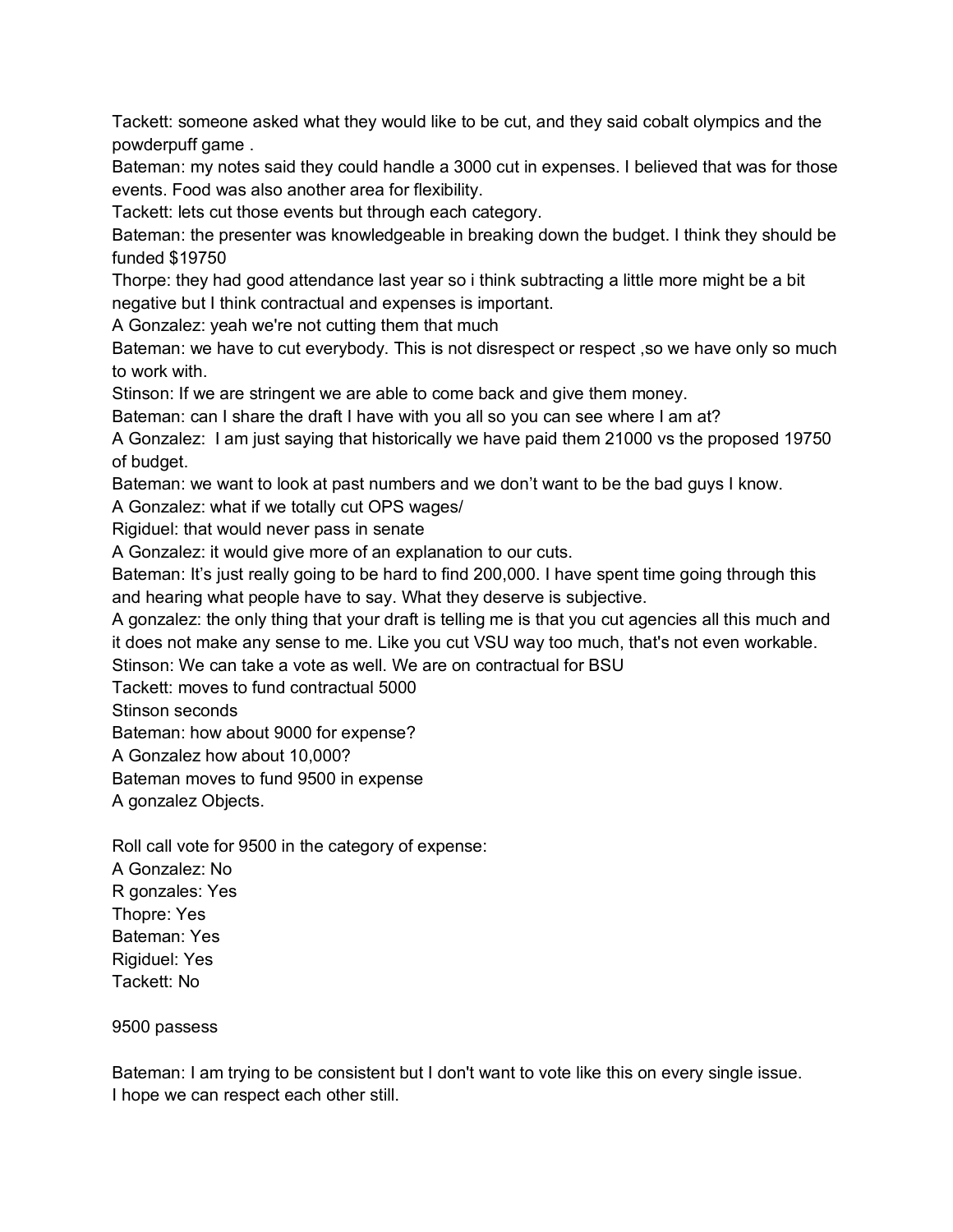A Gonzalez: i was put in here for the agencies. So i'm going to push that.

A Gonzalez: food?

Tackett: tey requested 3100 and i think 2800 is good for food. Bateman: what about 2500 I think that would be a great place to cut. Rigiduel: They said they could provide their own food. A Gonzalez: that's only because you said that in the presentation. Bateman: There are over 175 RSOs and almost all of them pay their own. Rigiduel moves to fund 2700 in food Bateman seconds A Gonzalez Objects Bateman: taking the numbers from the events that they could lose would end up at 2500. That 600 cut in food would be appropriate. Thorpe: 2700 is generous as well.

Vote on 2700 for Food for BSU A Gonzalez: No R Gonzalez : Yes Rigiduel: Yes Thrope: Yes Tackett: No Bateman: Yes

2700 for food for BSU passes.

Bateman: I think clothing anda awards is tehcategory i have the least sympathy for. I am thinking 2000. A Gonzalez: I'm good with 2000 Bateman: I motion to fund 2000 in the category of C/A A Gonzalez seconds Tackett: moves to close line A gonzales moves to open HLSU Batemen seconds.

A Gonzalez moves to 0 fund HLSU in the category of salary. Bateman: seconds A Gonzalez moves to fund OPS wages 1500 Tackett: seconds Bateman: I am happy with 7000 in contractual A Gonzalez: we can do 6000 as well A Gonzalez moves to fund 6000 in contractual Bateman seconds

Thorpe: so we are allocating themore 1200 more?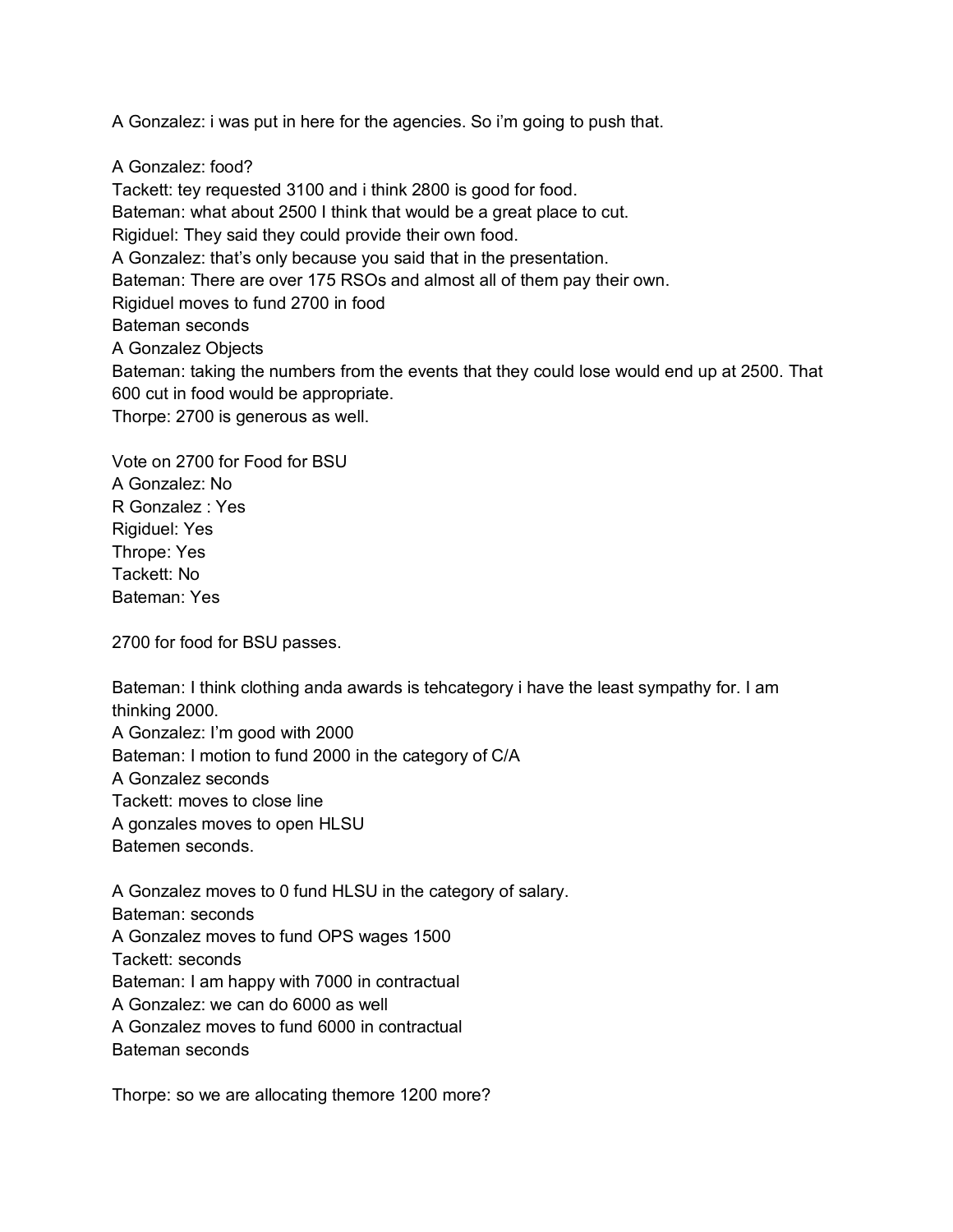A Gonzalez: yes. For expenses im good with 7000 A gonzalez moves to fun HLSU in expense 7000 Thorpe: second Bateman: I think 2500 in food and 2500 in expense will be really good to meet that 20,000. A Gonzlez: im good for 300 in food A Gonzalez moves to fund 3000 in food Thorpe seconds A Gonzalez moves to fund 2500 in C/a Thorpe seconds Tackett moves to close line Rigiduel Seconds. A gonzalez moves to enter pride Tackett seconds A Gonzalez moves to 0 fund salary Thorpe Seconds A Gozalez moves to fund 1500 In OPs wages Thorpe seconds Tackett: I would like to mention pride has been bery fiscally responsible so it might be good to be generous. Bateman: in my draft i got 18000 for total and it would put them on par Gonzalez: I am thinking 20000 because they are a bigger agency. They request more in the contract. Bateman: what about not even cuting the, because when we take the OPs that gets them pretty close to 20,00. Tackett: that leaves only 1900. A Gonzalez moves to und 8000 in contractual Tackett: seconds Bateman moves to fund 7000 in expense A gonzalez seconds Bateman moves to fund 2500 in food A gonzalez seconds Bateman moves to fund 1000 in C/a Thorpe seconds Bateman moves to close the line on PSU Bateman seconds. Rigiduel moves to enter VSU A Gonzalez seconds A Gonzalez moves to 0 fund in salary Rigiduel seconds A Gonzalez moves to fund 1500 in OPs wages. Rigiduel seconds A Gonzalez: how does the request look after cut to OPS Bateman: I would like to see them somewhere around 16-17 thousand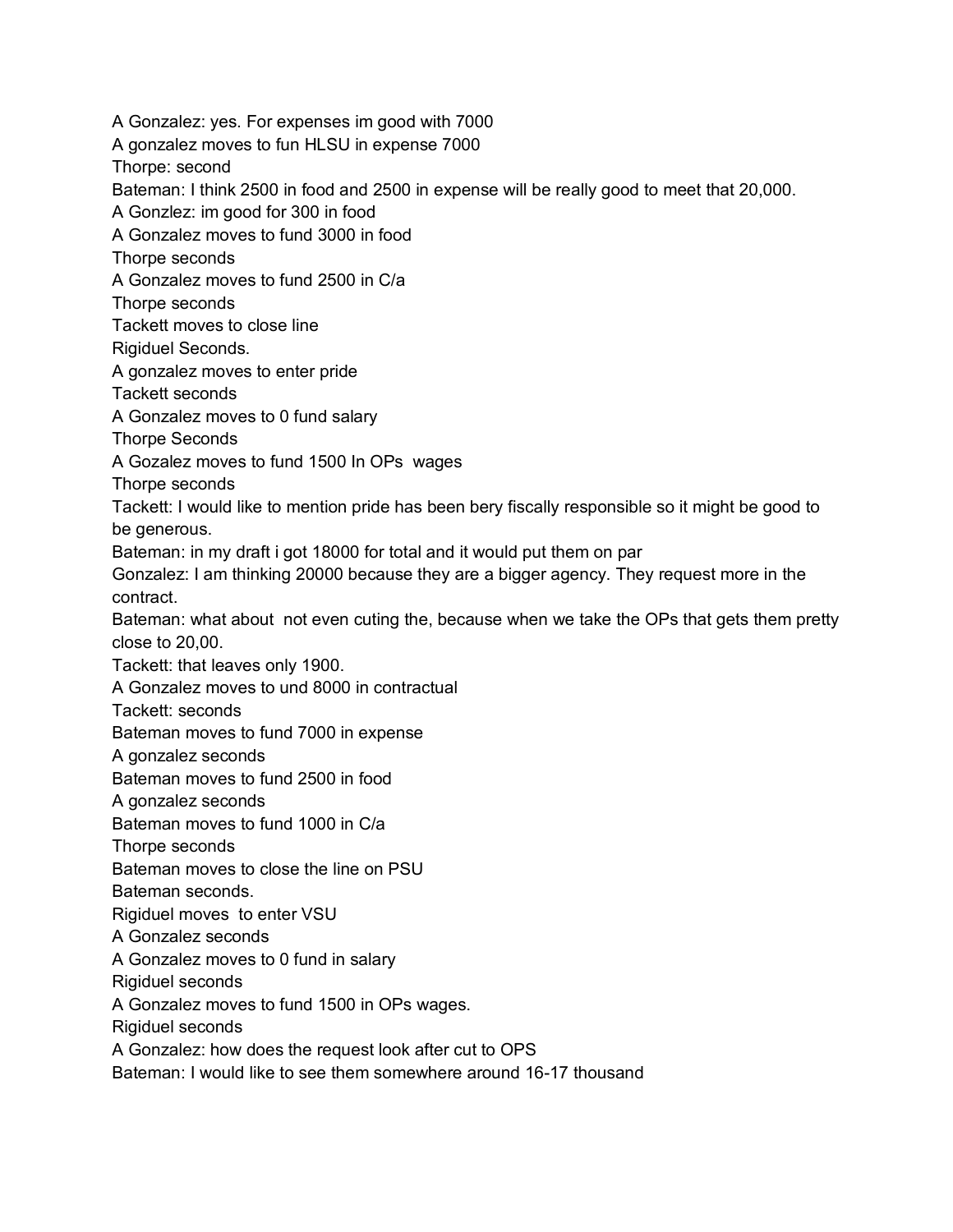Bateman: we kinda got carried away with VSU last semester. They have very expensive events. They are very new to campus and for the last two years they have been funded 12000, and I think 16000 would be a nice ste up. Thorpe: what about 15,000

A Gonzalez: 16500?

Bateman: I think 16000 is a good number that they can grow on.

Stinson: yea that money could go towards the movie event that they have.

Bateman: how about 2000 in contractual 9000 in expense, 1500 in food, 2000 in other and that would be 16000. How about 1000 in contractual.

Rigiduel: I'm fine with that I have to go to class.

A Gonzalez: I don't think that's too generous.

Bateman moves to fund 1000 in contractual

Thorpe seconds

A Gonzalez objects

Bateman withdraws motion.

Bateman moves to fund 1250 in contractual for VSU

A Gonzalez seconds

Bateman moves to fund 10,000 in expense

A gonzalez seconds

Bateman moves to fund 1500 in food

A Gonzalez seconds

A Gonzalez moves to fund 2500 in C/A

Bateman seconds

A gonzales moves to close the line on VSU

Bateman seconds

Bateman moves to open the line on WSU

A gonzalez seconds

A Gonzalez move to fund 0 in salary

Bateman seconds

A Gonzalez moves to fund 1500 in OPS wages

Tackett seconds

A Gonzalez: they do not spend the money that they have been allocated. I'm okay to concede more on this.

Bateman: yea they dont really get a whole lot of attendance either at their events so it might do us good to cut them some. My issue though is if we trim them more, the other agencies have a lot more.

A Gonzalez: I am comfortable starting at 15,500

Tackett: if we defund their OPs wages entirely it would be 15000

Bateman; that wouldn't work.

Bateman moves to fund 5000 in contractual services.

Thorpe seconds

Bateman moves to fund 5000 in the category of expense

Thorpe seconds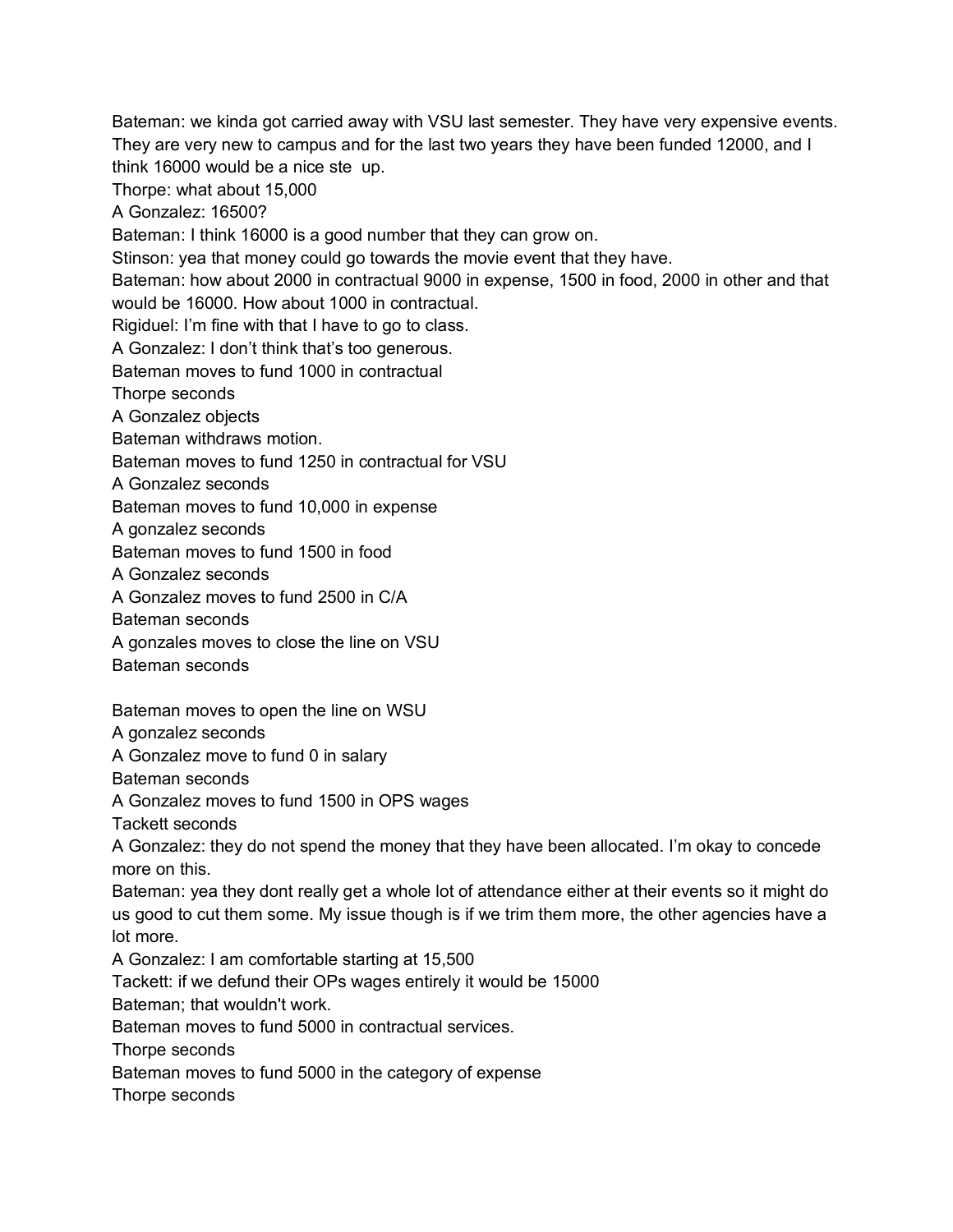Bateman moves to fund 2000 in food Thorpe seconds Bateman moves 1500 in C/A Thorpe seconds. Bateman moves to close the line Thorpe seconds Recess at 11:46 Reconvened: at 1232 Bateman moves to re enter proceeding Thorpe seconds Bateman moves to open SGA salary account Thorpe seconds Bateman: is 701,000 a good number? Bowden: sure, those are actual positions like the Globe, so those numbers can't really be changed because they are salaries. Thorpe: you might be potentially having one of the positions open correct? Bowden: yea but if it was changed that would impact that. One position is currently frozen but that's another support person for senate and funding boards. Bateman: The request was 720,000 but we can we do 710,000 Bateman moves to fund salary 710,000 Thorpe seconds Bateman moves to fund 0 in OPS and contractual Thorpe seconds Batema: what does the expense category detail? Laurel: that is for liability insurance and it is required by the university and we have to be able to cover it somehow. Bateman moves to fund 12000in the category of expense Thorpe seconds Batman moves to fund 0 in food and C/A Thorpe seconds Bateman moves to close the line Stinson: another big thing is Homecoming, so if you guys want to tackle that, it's def good to look at. A gonzalez: so they are requesting three unpaid positions to be paid so i Dont know if we will be able to do that. I would like for us to notgo below there 2020 allocation. They have to cancel a concert too Stinson: they were backtracking with the headliner fund and they can pull funds from there. Bateman: my end goal for HOCO is 250,000. With everything going on I am skeptical of a large gathering in full effect. I think we are going to have money that needs to go to other places as well A Gonzalez: That is a lot but I understand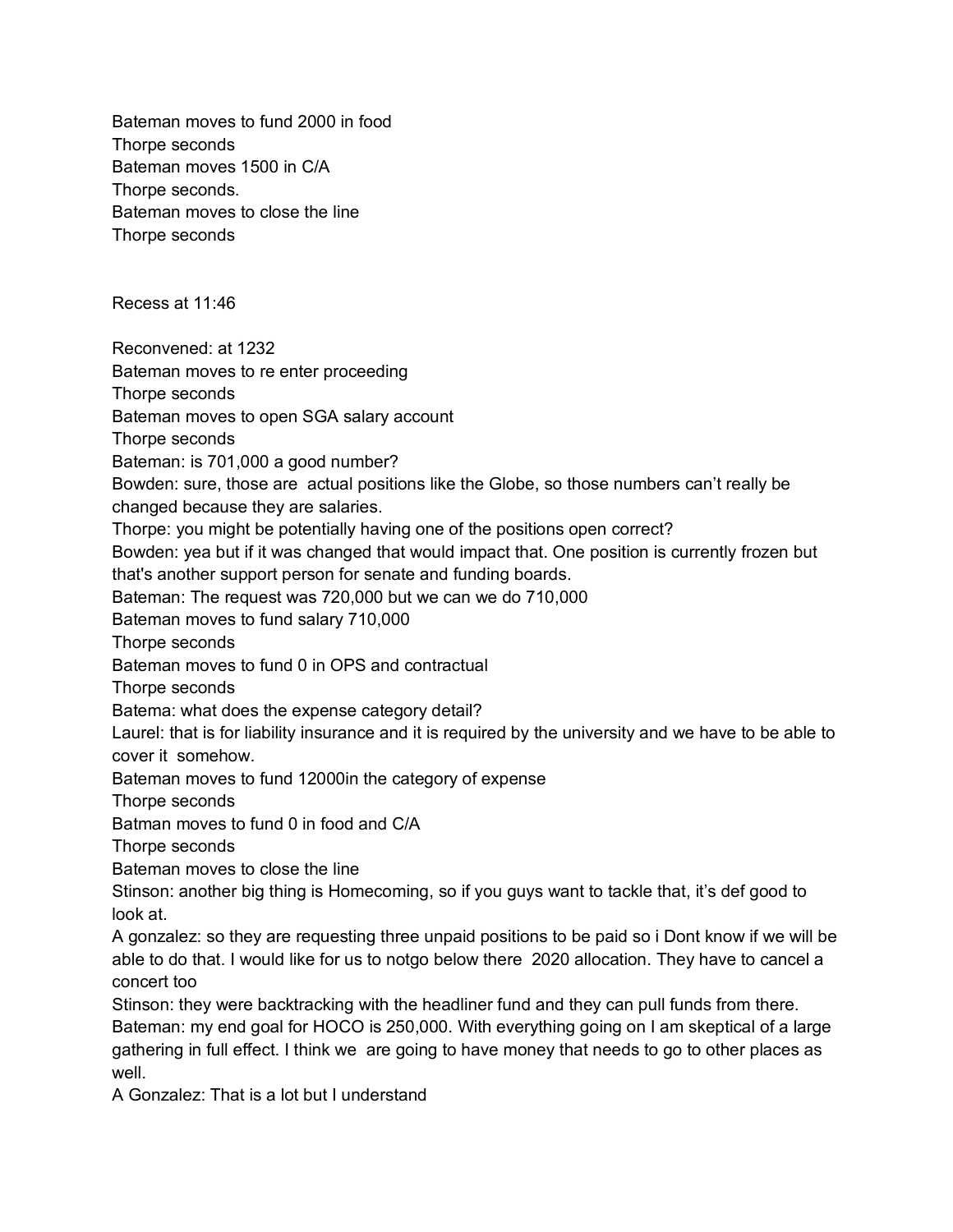Bateman: This is one of my bigger areas of cutting.

A Gonzalez: I can feel like we can base it off of what we are doing this spring

Bowden: It definitely would be a phased approach as they might not need that money for large scale events.

A Gonzalez: what does this spring look like for homecoming

Bowden: They have to send everything through tht medical advisory committee. I do think they will have some events but it will be very sparse in terms of capacity.

A Gonzalez: I remembered they talked about events leading up to homecoming, and we just don't have the money for that.

Bateman: yea it alos would be a great chance to hit up alumni and showcase SGA involvement, but we wont have the same opportunities as we will in a year or 2.

Bateman movies to fund 250,000 in expense

A Gonzalez: seconded

Thorpe moves to close the line

Bateman seconds

Stinson: lets try to get SGA offices done

A Gonzalez move to open SGA office elections

Bateman: So I wanted to focus on this as well. There is alot of difficulty because I wanted to talk about this with the committee. Realistically how many weeks does the SOE work? I want to fund them appropriately. They are requesting fudnding for a full time job.

A Gonzalez: lets start with cutting deputy wages I dont think they should get paid. I also don't think they should get food

Bateman: historically budget week used to be the best week. The justification for food on elections is that it increases turnout so we can totally axe it. The expense category is for publications as well. Lets give them in 150 in expense

A Gonzalez: If we just cut both deputies and cut some hours from SOE that will be fine. Bateman: In the proviso language it talks specifically about the SOE and how they are paid so we can use those as guidance. I think 6 hrs a week will be good. We don't pay the agent deputies anything. Also I'm not too familiar with the office and committee. It may be appropriate for an hour or two a week but I don't know.

Bateman moves to fund 2400 in OPs wages

Thorpe: Second

Bateman moves to fund 150 in expense

Thorpe seconds

Bateman moves to fund 0 in teh category of salary, contractual, food, and C/A

Thorpe seconds

R Gonzales moves to close the line

Thorpe seconds

Rigiduel moves to open Executive branch

Thorpe seconds

Bateman: What are the current hours of the executive branch?

McKinney: I'll have to check.

Stinson: I think Levin works 8-5 three days a week.

Bateman: could we circle back to the executive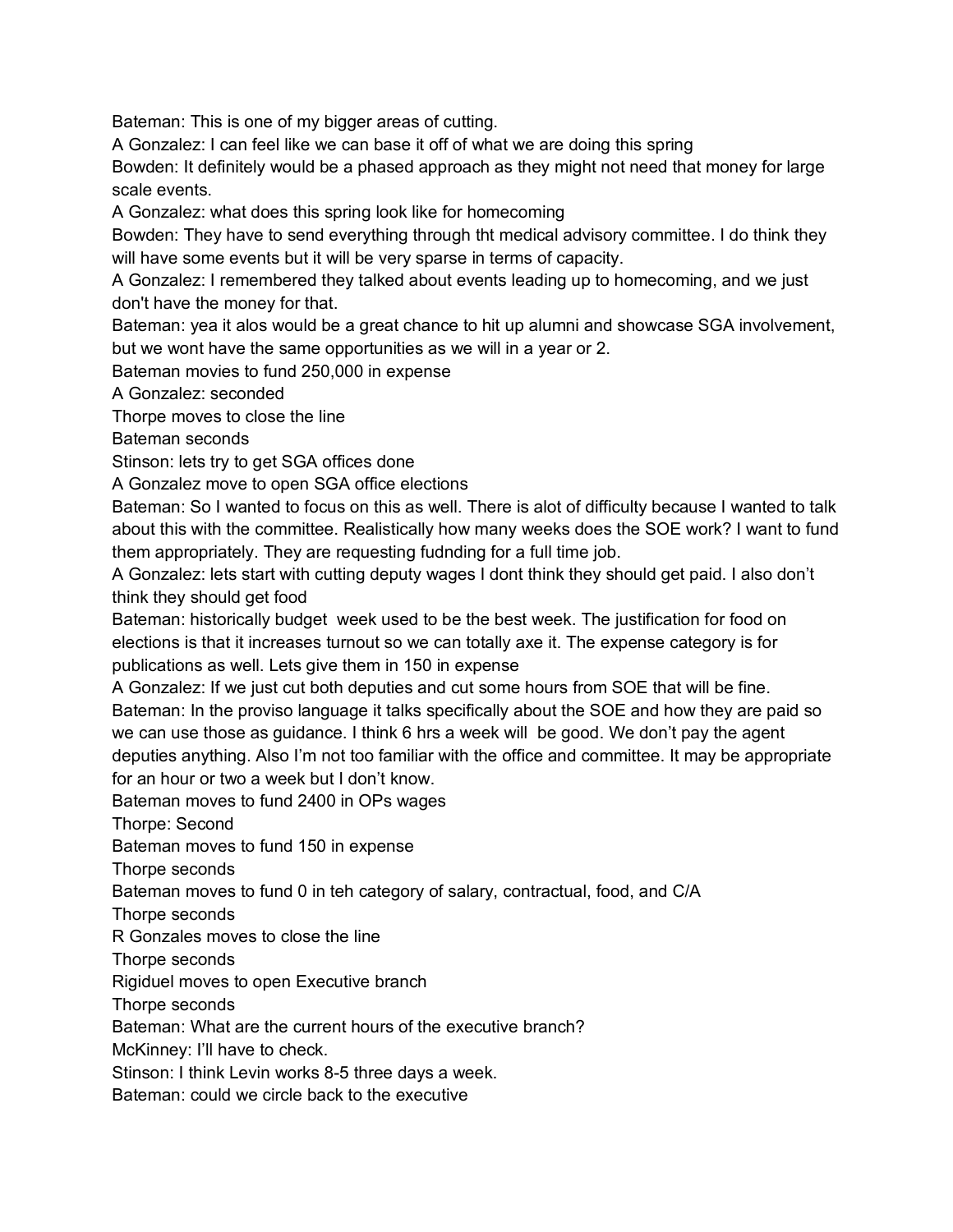Bateman moves to close the line

Thorpe seconds

Bateman moves to open executive projects

Thorpe seconds.

Bateman: This is one of the biggest issues I have is two separate projects and that would be nole cab and safe bus.

A Gonzalez: Students have to pay for the nole cab. Safe bus is under affiliated projects right? Do we have a number on nole cab

Bateman: they listed it as 9000. And 10,000 for exec projects.

A Gonzalez: BBq used to happen at thrashers' that's not gonna happen,, and all the other related events won't be in person so i feel like we could cut all food.

Bowden: it is hard to know if these events would be in person it is possible.

A Gonzalez: I know in the proviso it says that the senate would cover fall and exec would cover spring.

Bateman: let's compare. Senate projects requested 4000 for the fall inauguration and 6000 for spring inauguration even though spring is alot bigger.

Bowden: It will be scaled down but the potential is still there.

A gonzalez moves to fund food 4000

Thorpe seconds

Bateman: I am thinking between 14 and 15. The nole cab is 9000. How many cabs do they have? Don't forget we are funding projects as well. I Don't want to cripple the executive branch A gonzalez: I move vote 14500 in the category in expense

Thorpe seconds

A gonzalez: I move to 0 fund salary, contractual, C/A and OPS

Thorpe seconds

A Gonzalez moves to open the line for lecture series

Thorpe seconds

Bateman: My understanding is that we have not had a single lecture occur this last year.frankly, this is one of those ones again, a large group of people, I don't know if they will be able to meet. I want to say they may need to lean on sweepings

A Gonzalez: is there a possibility for the lecture series to be online?

Bowden: for the fall they arent sure about ruby diamond in person events. A virtual lecture series could cost anywhere from 10,000 to 15000, but there definitely won't be 6 lecture coming this next year.

Bateman: based off the budget over the last two years, we should use sweepings as a tool. Tackett moves to fund contractual at 43,300

Thorpe seconds

Bateman moves to fund 7000 in the category of expense,

Thorpe seconds

Bateman moves to 0 fund salary, OPS, food, and C/A

Thorpe seconds

R gonzales moves to close the line

Thorpe seconds

A gonzales moves to the line on SGA accounting and advising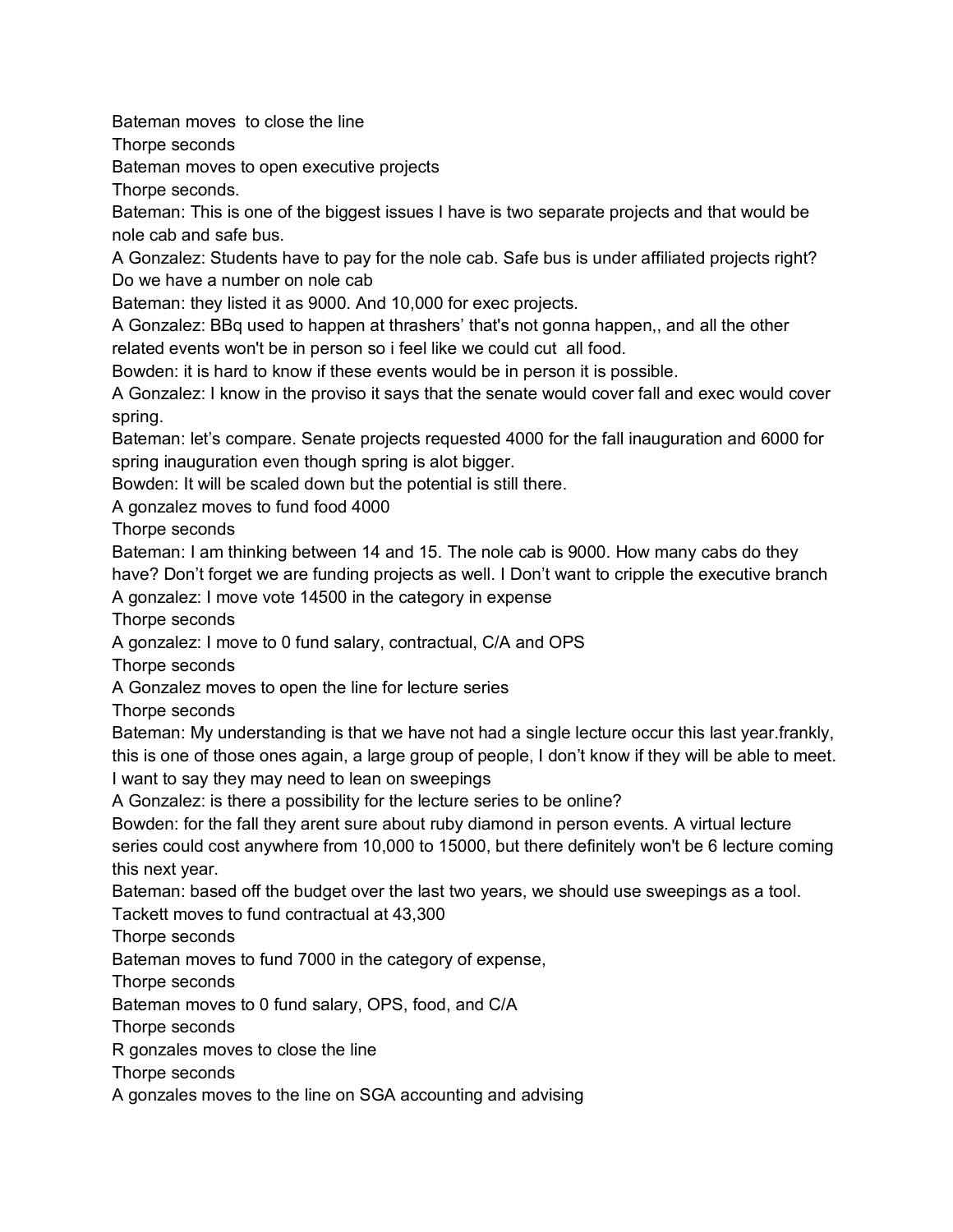Thorpe seconds Bateman moves to fund 0 in Salary Thorpe seconds Bateman: so the OPS wages are just kinda assistants or? McKinney: those are office assistants for the SGA office. Bateman: how many positions are there McKinney: 3 Bateman: how about 200 for moral and support? Bateman moves to fund 200 in food Thorpe seconds Bateman: how much is travel and development? McKinney: that would be for conferences or travel for training for the advisors which covers about 5 or 6 people. Bateman: how does 10,000 sound? Bateman moves to fund 10,000 in expense, A Gonzalez seconds Bateman: I'm not familiar with these positions Bowden: looking at the numbers im not sure about these wages let me do some math A Gonzalez: can they get work study for this position? McKinney: depends on availability and if they are willing to work in SG and A Bateman: we could leave the line unfinished and come back. Stinson: what are you thinking for OPs wages? A Gonzalez: Let's put 8500 for now and revisit Tacket: 3000 for 3 people s roughly what it's at. Are we sure there is three people? Stinson: yes. Should we cut a position and hours as well? Tackett: Yes Bowden: How many hours do ops students typically work? McKinney: about 8-10 hours a week. We like to have 3 if we can. We currently have a work study as well. Stinson: could all those positions be work study? McKinney: It depends ons student availability A Gonzalez: I feel like cutting one would make sense. Bateman: lets do 5000 so they have some flexibility Bateman moves to fund 5000 in OPs Thorpe seconds. Bateman moves to 0 fund contractual and c/a Thorpe seconds A gonzales moves to close the line Thorpe seconds Tackett moves to open SGA administration Thorpe seconds Bateman: what happens in the expense category? A Gonzalez: adds, programming, support, office supplies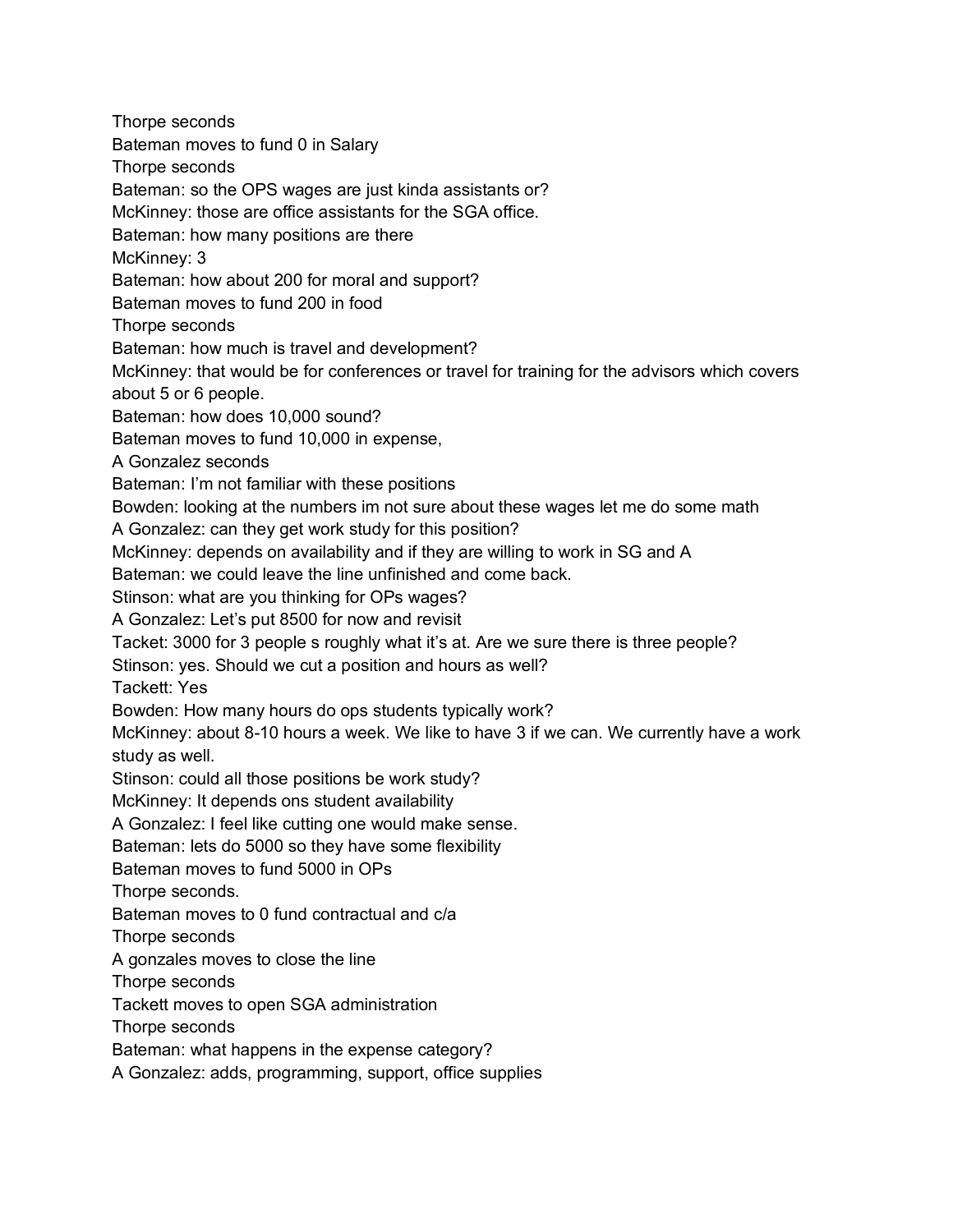Thorpe: I say we fully fund them Mckinney: this helps everybody and you guys as well A gonzalez moves to fund expense 38000 Thorpe seconds Bateman moves to 0 fund all remaining categories A Gonzalez seconds A Gonzalez moves to close line Thorpe seconds A Gonzalez move to open exec branch Bateman seconds McKinney; there's currently 4 people being paid, the president, treasurer, vice president, and chief of staff. A Gonzalez : We should cut the chief of staff. Stinson: it is a new position Bateman: we can scale back those hours as well. Bateman: how about 14hrs for P, VP and treasurer, and 0 for COS because they are paid a 44 week schedule. That puts them at 18480. Bateman moves to fund 18840 in OPs wages Thorpe seconds A Gonzalez: what do they need C/A for? Bateman: daily expenditures such as office supplies, nameplates, new computers markers and staplers. Stinson:awards are moving to social Media shoutouts as well. Bowden: what do the awards look like? McKinney: I can check , i know it includes name tags as well A Gonzalez: i think 800 is good Bateman: maybe a little higher like 1000. We cannot allocate cents. Every request has different numbers too by a few dollars and cents which is strange. Tackett: they are asking for 2000 as well for travel and office supplies is 1000 too. McKinney: I'm not sure how we are doing office supplies and whether or not we will be sharing with the exec office. Tackett: could we cut on expense because do they need new computers? Bateman: I think we can take a couple thousand and move on? Tackett: 500 for C/A? Bateman: 800? For name tags and stuff Tackett: That's under expenses. A Gonzalez: moves to fund C/A 500 Thorpe seconds Tackett: they won't be traveling as much so we can cut that. Bateman moves to fund 3250 in expense Thorpe seconds.

Bowden: this covers alot of different things taht come up in the office 1 thing to look at is that

they will move into their larger space halfway through the fiscal year.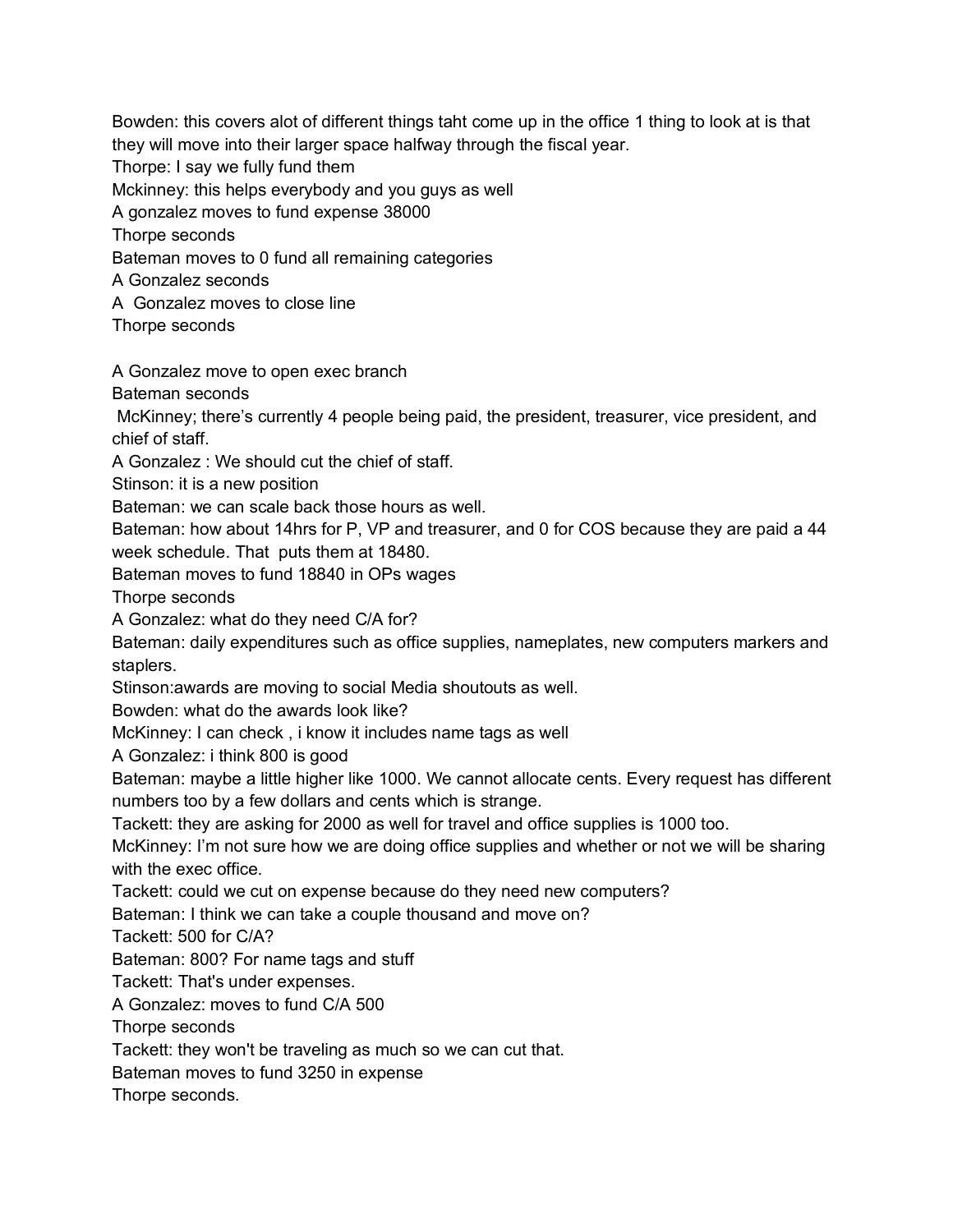Bateman: moves to fund 0 in salary, contractual and foo Thorpe seconds A Gonzalez moves to close exec branch Thorpe seconds A Gonzalez moves to open senate branch Thorpe seconds A Gonzalez" Pro tempore should not get paid Stinson: I did not know senate president even had office hours A gonzalez: so they get paid 10 a week? Thorpe lets them pay 4 hours a week. Bateman: I think it is justified because they do have a lot of documents so they should still get paid. It's just about what hours Thorpe: 4 for pro temp and 6 for pres? A Gonzalez: the pro tempore doesent even take minutes Bateman: Oh well I think my sympathy has left. A Gonzalez: Agreed Bateman: a ⅓ cut might be good for that position so like 5 hrs a week for the president and 2 hrs or the pro temp. Bateman moves to fund 3000 in OPs wages A Gonzalez seconds. Bateman: The only thing left is the supreme court. A gonzalez moves to 0 fund salary, contractual in senate branch Thorpe seconds A Gonzalez: they want 2000 in expenses. They use it for clickers, gabble, etc Bateman: When they say things like what they have in expenses I don't see that adding up to 1000. I think they said the gabble is 300? Ridiculous. Bowden: I think nametags are around 15 a tag. Bateman: there's was turnover throughout each term as well so that's more money in nametags How about 1600? Bateman moves to fund 1600 in expense Thorpe seconds Thorpe: We didn't give exec any food so we should probably not be funded any. Tackett: 200 is rough because food prices are rough Bateman: we can 0 fund it and mve on Bateman moves to find 0 in food Thorpe seconds Thopre : I would be fine with 500 for C/A Thorpe moves to fund 500 in c/a Bateman seconds Thorpe moves to close the line for senate branch Bateman seconds Thorpe moves to open senate projects Bateman seconds. Stinson: They asked for 30,000 in expense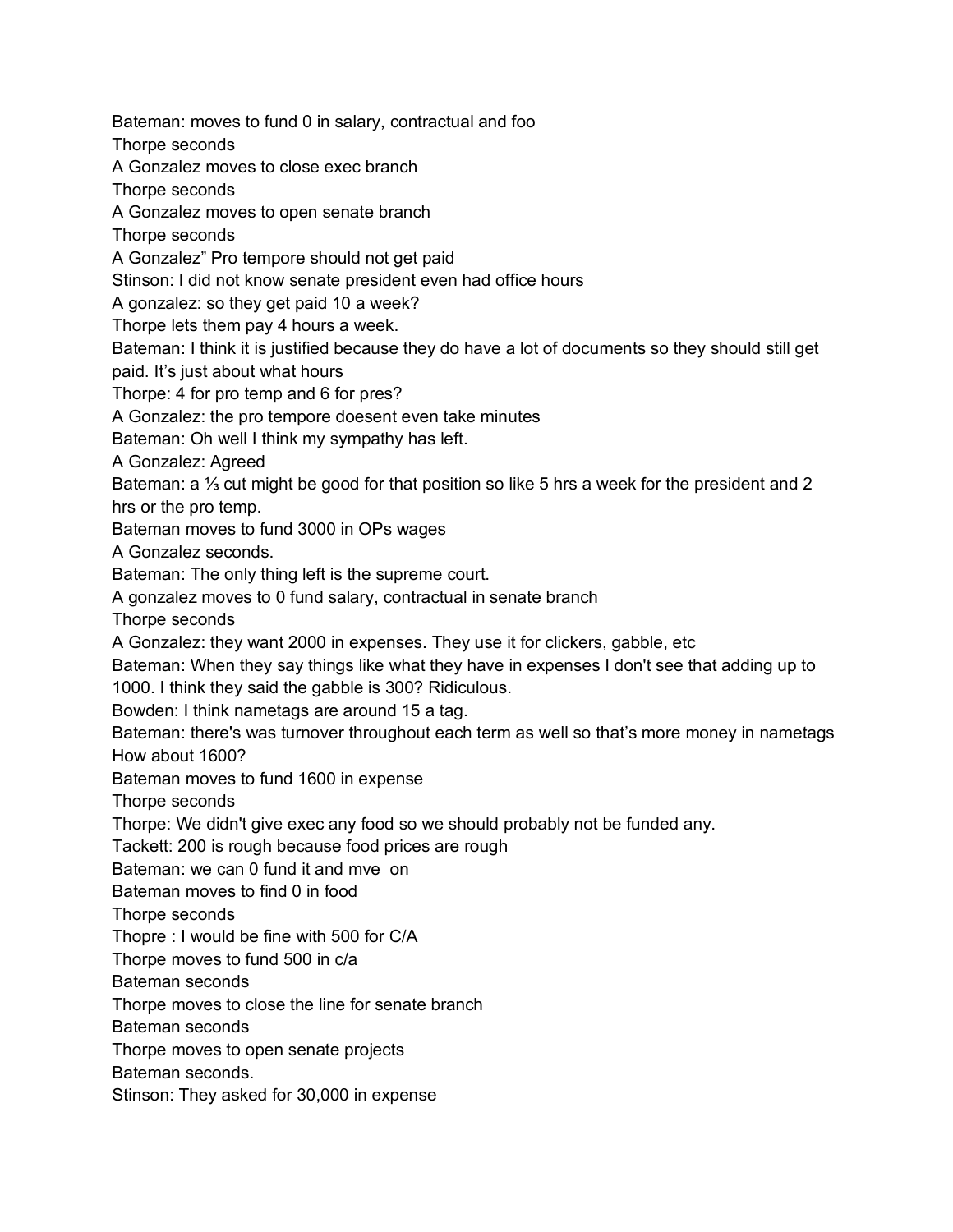Thorpe: they should be cut.

Rigiduel: We are a semester in and we are at 20 something right?

McKinney: The current balance is 23837

Bateman: food in senate projects is pretty much for fal inauguration.

We could cut about a 3rd in food 2750?

A Gonzalez: 2500?

A Gonzalez mves to fund 2500 in food

Thorpe seconds

Stinson: Does it need to be 30,000 every time? If they spend nowhere near that do we ned to keep funding them that or.

Bowden: I wouldnt think there is anything statutorily that says we must fund them x amount. A gonzalez: It is usually to help organizations

Bateman: I am shocked by these numbers for 2017-2018. They spent 30250. I have heard stories that these projects were wildly debated but for the past couple years no one is really taking advantage of senate projects.

A Gonzalez: If we get our priorities right with agencies, projects could take a big cut. Bateman: 25000 range is what might be feasible.Exec projects does a better job with taking car of specific projects as well.

A Gonzalez move to fund 20000 in expense

Thorpe seconds

Batemand moves to fund 0 in salary. OPs wage, contractual and C/A

Thorpe seconds

Tackett moves to close senate projects

Thorpe seconds

Rigiduel moves to open senior class council

Thorpe seconds

Bateman: lets try to get 10,000 on SCC

Stinson: I know they would be happy with that number.

Bateman moves to 0 fund salary and OPS wages

Thorpe seconds

Bateman moves to fund 1000 in contractual

Thorpe seconds

Bateman moves to fund 8000 in expense

Thorpe seconds

Bateman moves to fund 1000 in fod

Thorpe seconds

Bateman moves to fund 0 in C/a

Thorpe seconds

Bateman moves to close the line

Thorpe seconds

Tackett moves to open supreme court

Thorpe seconds

Thorpe: I say 1850 in total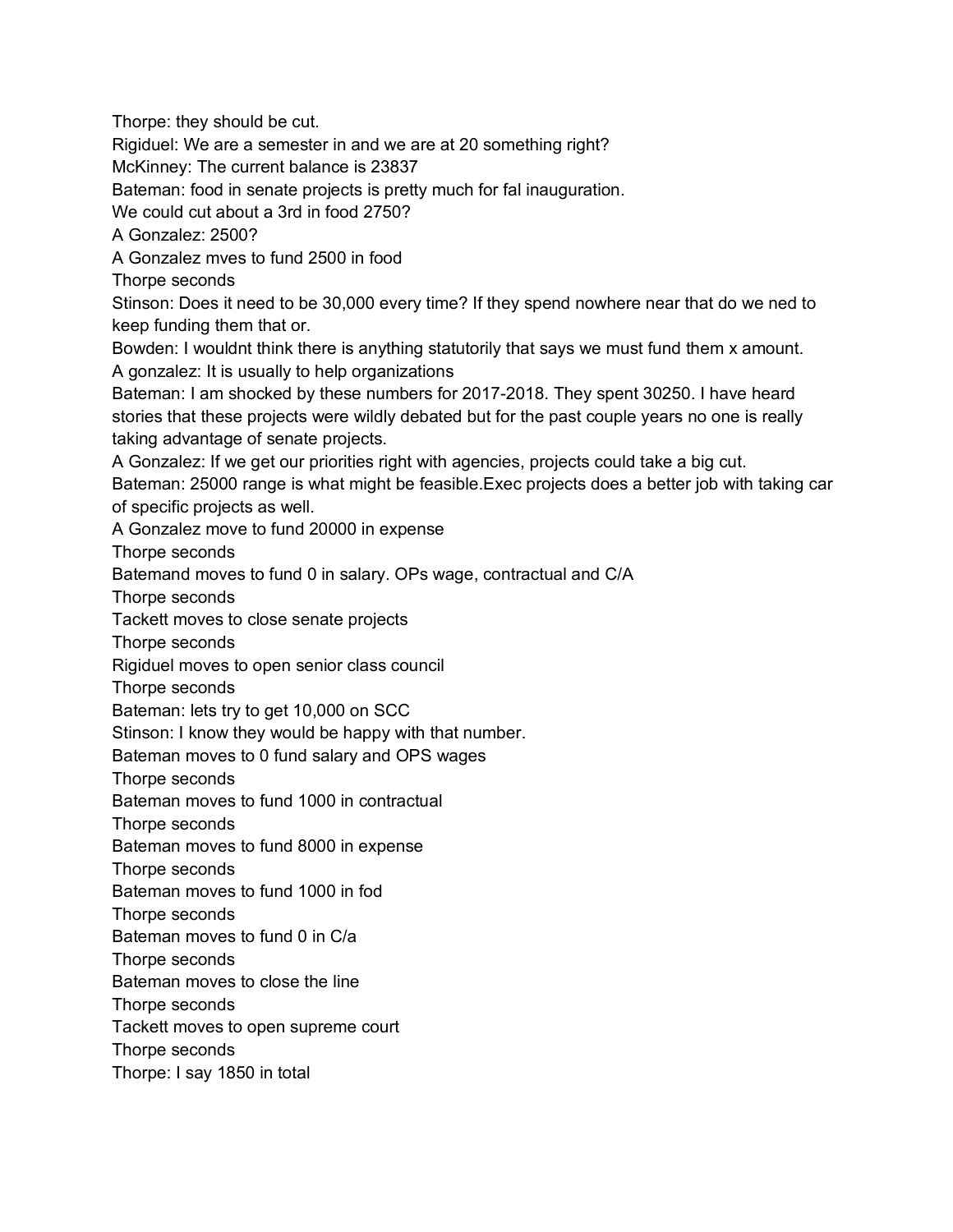Bateman: We pay ton the same rate we pay on the same rate as executive branch. To be fair their hours before the minimum wage increas it seems similar to the directors of agencies and ti would be appropriate.

Thorpe: 1500 for OPS?

Bateman: there are 2 people who are supposed to be paid, bur because lack of money only the chief justice has been paid.

A Gonzalez: now they dont even had a lead defender

Bateman: 5 hr per week, 10 hr?

Bateman moves to fund 0 in salary

Thorpe seconds

Bateman moves to fund 1500 in OPs

Thorpe seconds

Bateman moves to fund 0 in contractual

Thorpe seconds

Bateman moves to fund 200 in expense

Thorpe seconds

A Gonzalez: Let's do 0 for food as well

A Gonzalez moves to 0 fund food

Thorpe seconds

Thorpe: they should get their robes right?

Rigiduel: how much could robes be?

Bateman : we should fund them in both because there ask isnt so big

A Gonzalez: I don't see the purpose in awards

Bateman reiterates request for the committee

Bateman: they are looking to buy robes, polos food and supplies A Gonzalez: What do they need polos for. RSOs cant buy polos for their board Bateman moves to fund 300 in expense Thorpe seconds A Gonzalez moves to fund 150 for C/A Thorpe seconds A gonzalez moves to close the line Rigiduel seconds Rigiduel moves to open the childcare center Thorpe seconds Stinson: they asked for 211,400. I think the increase is from OPS Typically they have around 144 workers. Tackett: Their attendees dropped by half since covid Bateman: A year ago they had 133 kids. 116 students employed. 22 positions funded. Under current circumstances, 44 student employees, and the parents served, fell by half. A Gonzalez: In order to keep accreditations they need to keep a certain teacher to student ratio Bateman: 133 kids, 6 kids per professional. How many are they serving right now?

A Gonzalez: I think it's 63 right?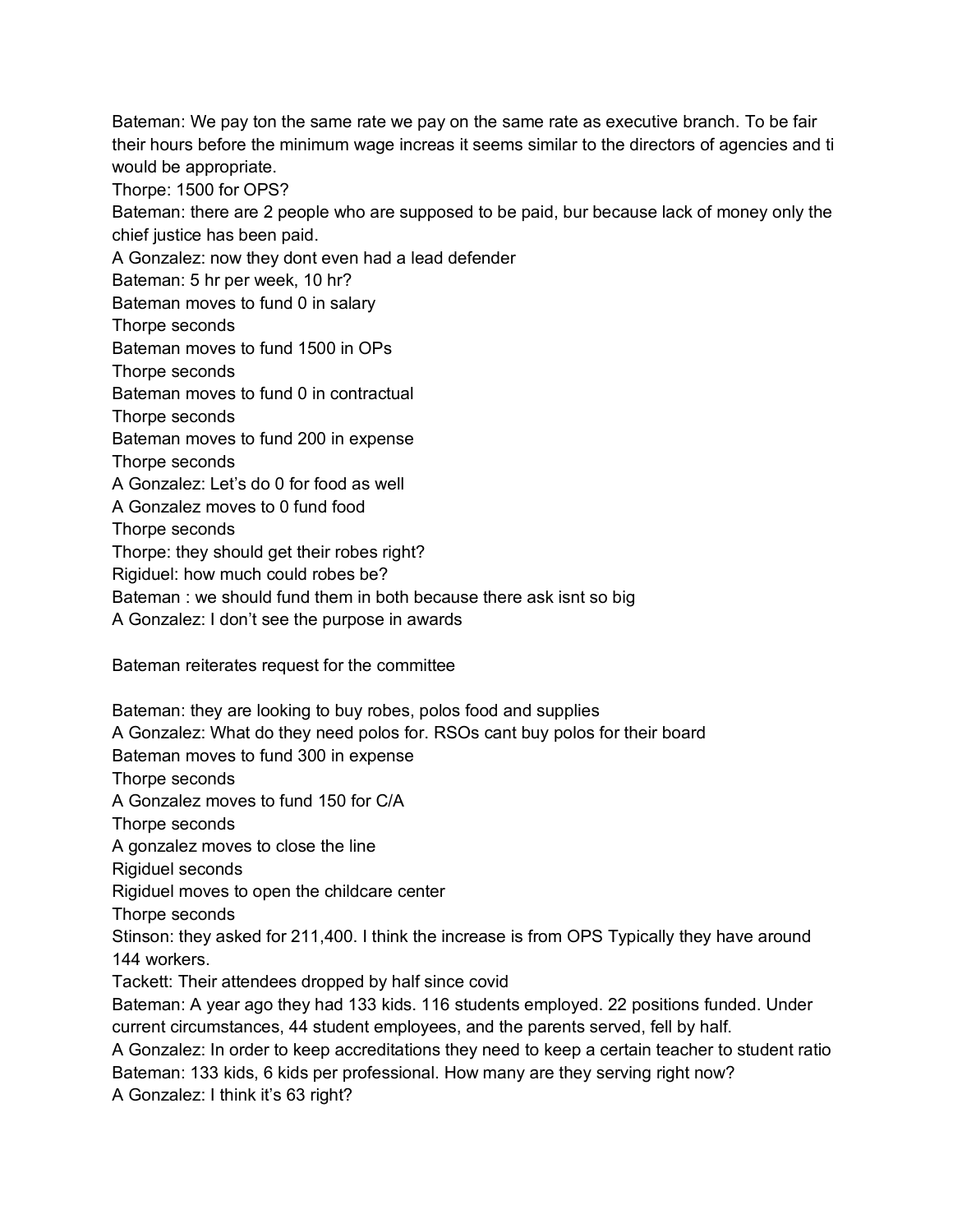Bateman: they also get grants and they have the intention to raise tuition. They provide things like food and diapers.

Tackett: I dont want to cut more than we half too and they should not have to charge tuition. This is for low income families.

Bateman: I disagree with that because a and s fees serve students.

A Gonzalez: I don't think it would be beneficial to talk about it. In the veto he said that he wants an increase in this part of the budget and it's a major concern.

Bateman: We fully funded them as requested, and they have cut the amount of people they aer serving and employing in hald

Bowden: The cut was not their choice per say but keep in mind we are talking about next year, and we are trying to serve more students children, and certainly if there needs to be a trade off it should be done in the union or campus rec. The biggest things are the ratio and accreditation issue.

Benton: This is a small piece of the puzzle but it is a very important part of it. This is undergrad OPs staff as well.

Bateman: They have work study and 116 students employed but only 22 are funded through OPS. I just think this is a significant amount of money and it seems like it effects a small group of people. It is just alot of money for 83 student parents served and 22 OPS employees.

Tackett: I don't think the childcare center is the hill to die on right now. No one will be upset if we don't cut childcare. I don't want to cut them in half. Can we do the math and figure out the cut? Bateman: 1 student lead teacher that's 10560 student lead assistant teacher 8800 for 1 year at their pay rate.

Rigiduel: are all these positions active and filled? If all of these positions are filled than we should not touch it unless we want to take some of these students jobs. Unless they can get more volunteers.

Stinson: We should not cut them a lot as well, and it is a great resume builder

Tackett: what about cutting 1 lead and 2 assistants? Are they at 6 right now for the ratio? Bateman: yea bout 6 per. I think 1 lead and 1 assistant could be appropriate.

A Gonzalez: The volunteers don't count but I think the ratio is still good.

Bateman moves to find childcare 192,000 in OPS, and 0 in all the remaining categories Thorpe seconds

A Gonzalez moves to close the line

Thorpe seconds

Rigiduel moves to open WVFS

A Gonzalez seconds

Stinson: they asked for 68780

Bateman: A lot of their budget can come from sweepings as well. She could ask for a lot more.

A Gonzalez: me and Bateman are in sweepings so we could talk to her about it.

R Gonzales: We should fund the position of the engineer fully.

Bowden: sweepings have to be spent by June 30th as well. Some of this stuff she can get in sweepings but it has to be spent this year not next year.

A Gonzalez: so salary isn't a choice

Bateman: I remember she spoke with McKinney about moving money so that might have happened last time as well.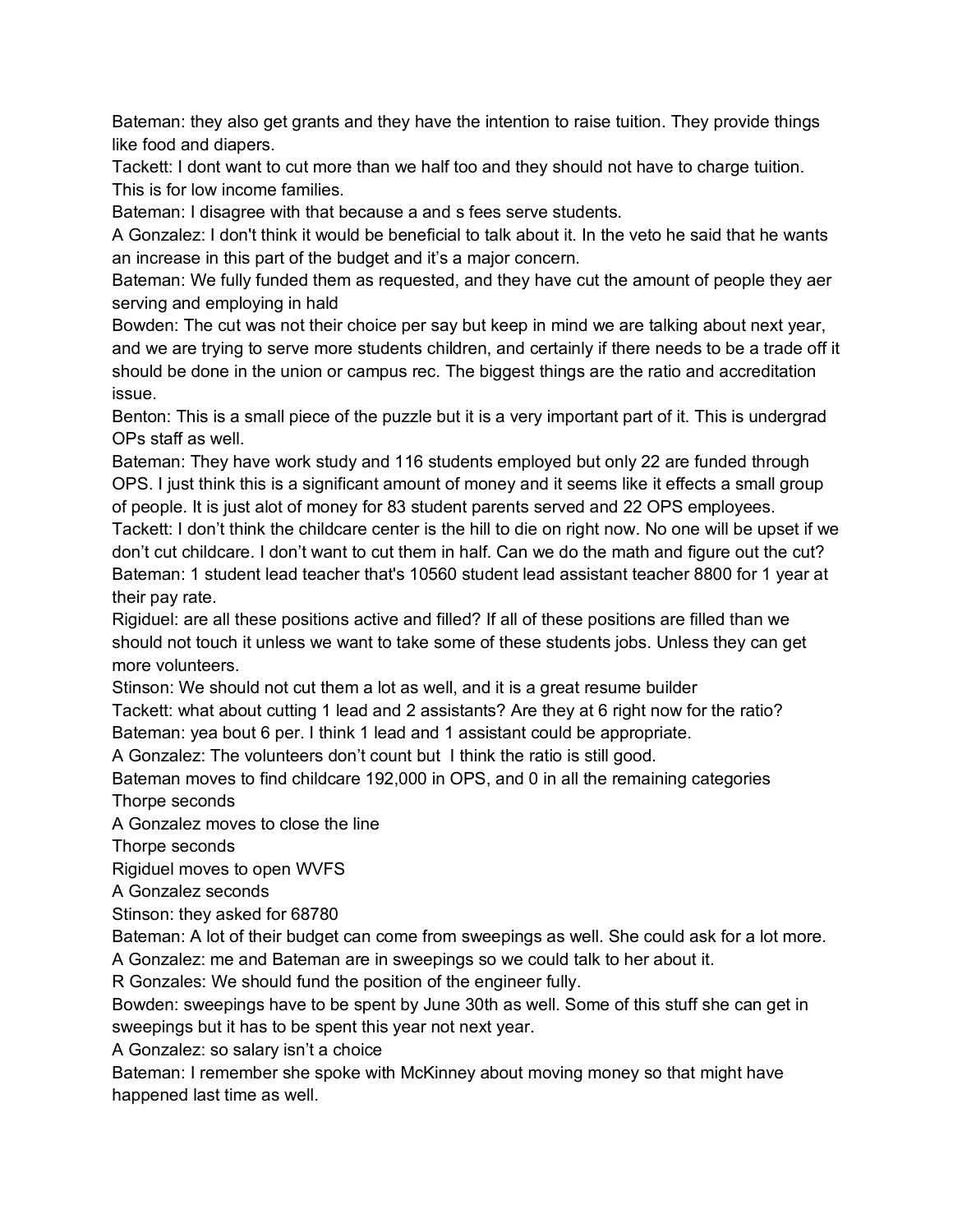(in reference to Childcare)

Benton: the ratio depends on the age of the children, and younger children need more teachers so it's based on age, and volunteers cannot count in that ratio

Stinson: contractual she requested 3000, but let's go to expense. So you guys are thinking that she should hammer sweepings for most of the expenses?

Rigiduel: So let's pay the engineer.

Tackett: the total for OPs is 180,500 requested

Bateman: for expense she requested 8000-10,000 for the cost of continuance. She also put requests into sweepings as well. What about 13,000 for expenses?

Bateman moves to fund 13000 in the category of expense

Thorpe seconds.

A Gonzalez: we should fully fund their wages

Bateman: between this and the childcare center we will be pushing 160,000 if we fund their positions all the way.

A Gonzalez movesto fund 47280 in OPS wages

Thorpe seconds

A Gonzalez moves to amend expense to 8000

Thorpe seconds

Tackett: they just updated that so they shouldn't need to pay that.

Bateman: I think 2500 for contractual because they use it for legal fees and broadcasting fees Tackett: it has to be a D.C lawyer which FSU does not have. I think contractual is for the events that they have. That's how they bring in big donors.

A Gonzalez moves to fund 2000 in contractual

Thorpe seconds

A Gonzalez moves to ammend expenses to 8500

Thorpe Seconds

Rigiduel moves to 0 fund salary, C/A and food

Thorpe seconds.

R Gonzales Moves to close the line

Rigiduel seconds

Rigiduel moves to open the line for MRU

Thorpe seconds

Bateman: not too sympathetic towards travel or conferences, and that's 2600 for travel.

R Gonzales: arent they requesting a new OPS position?

A GonzaleZ: they are asking for 16000 more than they were allocated last year?

Bateman: They really only ask for things they need to do their jobs. The biggest ticket items are oxygen tanks and AEDS. They need to be replaced, which is a justified expense. MRU is over 100 responders.

Tackett: They are asking for a fence to protect their golf carts, and I don't think that's realistic. Bateman: We should cut travel expenses first.

A Gonzalez: Should we just cut it in general?

R Gonzales Moves to fund 0 in food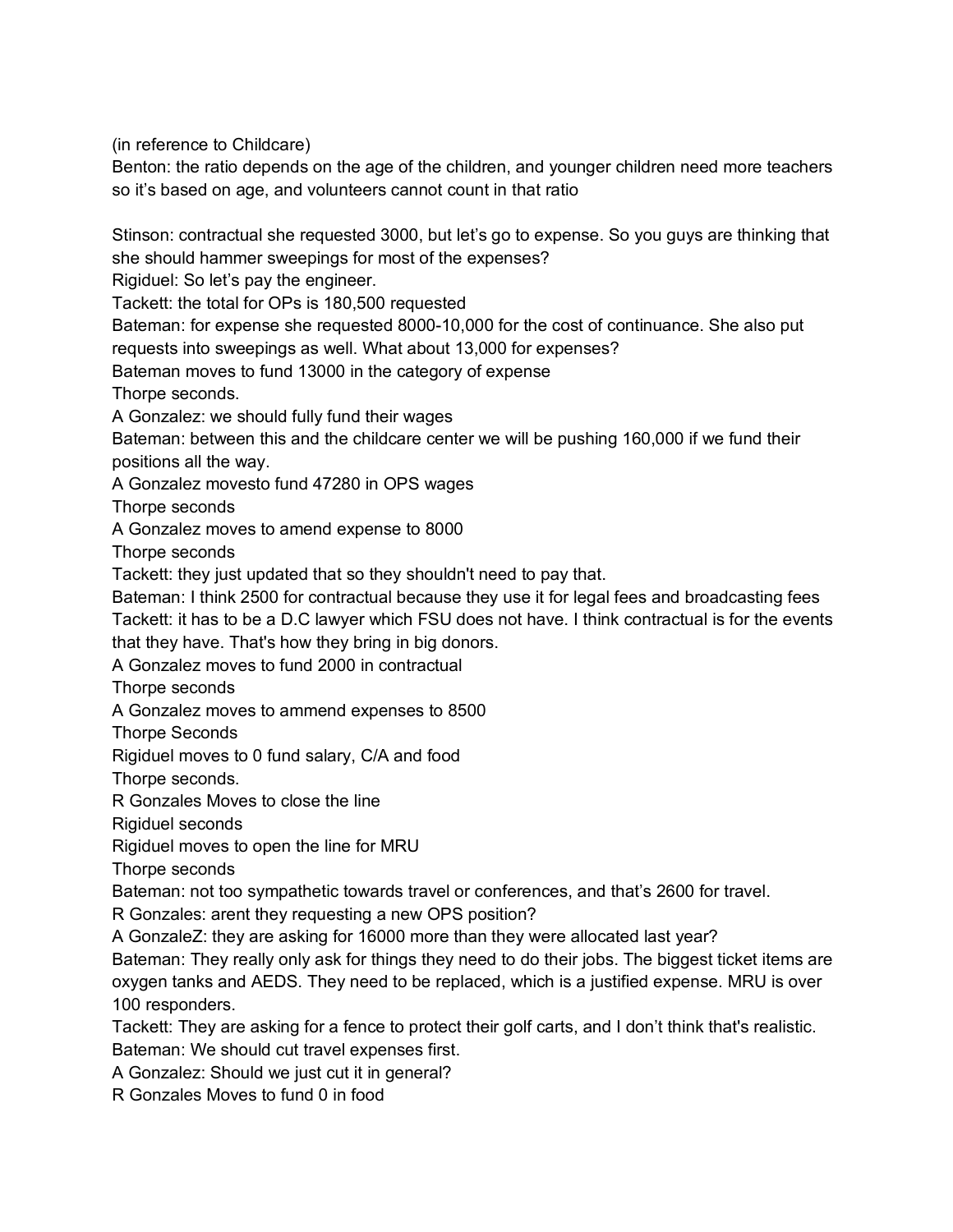A Gonzalez Seconds.

Bateman: clothing and awards is an easy one

A Gonzalez: Yea that shouldnt be cut cus they just need them.

Bateman moves to fund 1020 in C/A

A Gonzalez seconds

Bateman: removing travel takes down there expense alot, what about the fence

A Gonzalez: 18,000 is just in expense right? And in the past they weren't even allocated that much.

Bateman: Well it does fluctuate as well, but there are not many emergencies on the college campus. To maintain the service that they do, it's totally worth it. They did covid testing as well. Thorpe: I trust Bateman on this one

A Gonzalez: I think we can cut the fence but that's good

Bateman moves to fund 17160 in the category of expense.

Thorpe seconds.

Bateman: the executive director can be cut down on hours and the director of operations can be cut to 5 hrs as well. Director of administration could be cut to 3 hrs a week, and then special projects 1 hr a week might be something to consider

Thorpe : might as well not pay them

A Gonzalez: We should cut 2 and leave 2 as is

Bateman: Instead of cutting a position we can cut all of the hours in half. 5900 was last year for them, and this year it would be 3900. In the proviso we could make it happen as well.

A Gonzalez: there should be a ranking system as well, and the director should be getting paid more as well. We can cut the admin as well.

Bateman: all three of those positions have always been paid as well. 5 hrs 5hrs and 3 hrs.

10 /hr for 30 weeks thats 3900

Rigiduel moves to fund OPS wages for 3900

A Gonzalez seconds

Rigiduel moves to fund salary and contrucatual services

Thorpe seconds

Rigidueal moves to close the line for MRU

Thorpe seconds

Recess until 3:35

Rigidueal moves to open SAFE

A Gonzalez Seconds

Tackett: what is safe?

Bateman: It's not in the book. Last time the executive board presented it it is good an dwe can move on

Bateman moves to fund 5000 in expense and 0 in all remaining categories

Rigiduel moves to close line

Thorpe seconds

Thorpe moves to open student pubs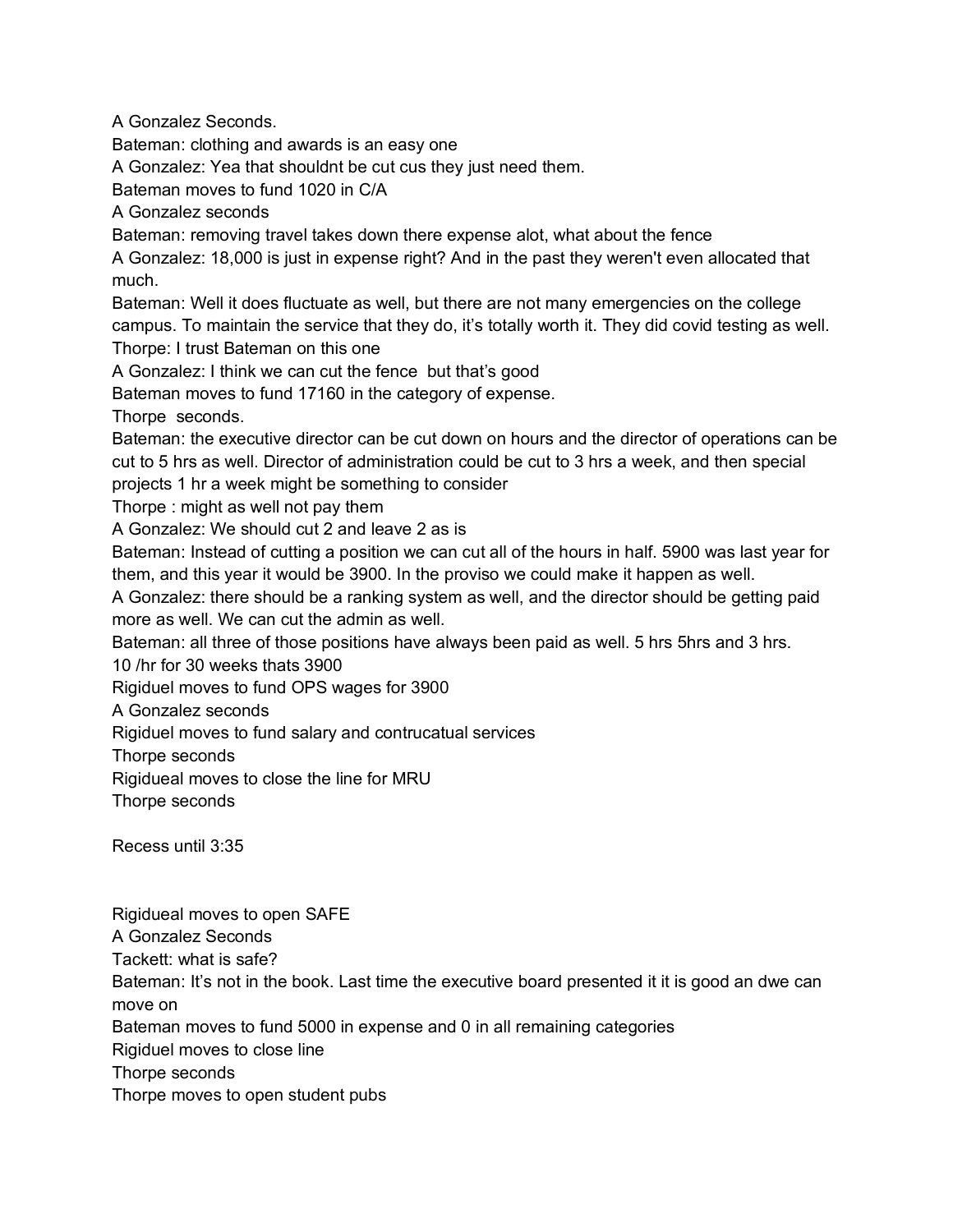A Gonzales seconds Thorpe: no food? Bateman: with student pubs they really haven't done anything and they said that they can bulk buy and store it and they can probably get a 10,000 cut. A Gonzalez: She said that the printer broke however. Stinson: They said they can rent a printer though Bateman moves to 0 fund salary Thorpe seconds Bateman moves to fund 35000 in OPS wages Thorpe seconds Bateman moves to vund 0 in Contractual Thorpe seconds Bateman moves to fund 15000 in expense Thorpe seconds Bateman moves to fund 0 for food Thorpse seconds Bateman: clothing will cover the cost of t shirts for staff, and the shirts will be used promotionally.. Cutting it in half will allow the staff to wear it. Bateman moves to fund 200 C/A Thorpe seconds A Gonzales moves to close student pubs Thorpe seconds A Gonzales moves to open organizational fund Thorpe seconds Bateman moves to fund 5000 in expense and 0 in all remaining categories Thorpe seconds. Bateman: any non budgeted RSO can reach out to them for funds Bateman moves to fund 5000 in expense and 0 in all remaining categories Thorpe seconds Thorpe moves to close line Rigiduel seconds Rigiduel moves to open the line for PAC A Gonzalez seconds Bateman: I'd like to see 60,000, but we should take more. Tackett: We can cut more from RTAC right? Bateman moves to fund 60,000 in expense and 0 in all remaining categories Tackett moves to close the line A Gonzalez seconds A Gonzalez moves to open RTAC Tackett Seconds Tackett: quarter cut? Batemen: How about we do a cool 45,000 and come back, and then again, who is travelling right now? There will be more than enough money in sweepings.

Bateman moves to fund 45000 in expense and 0 in all other categories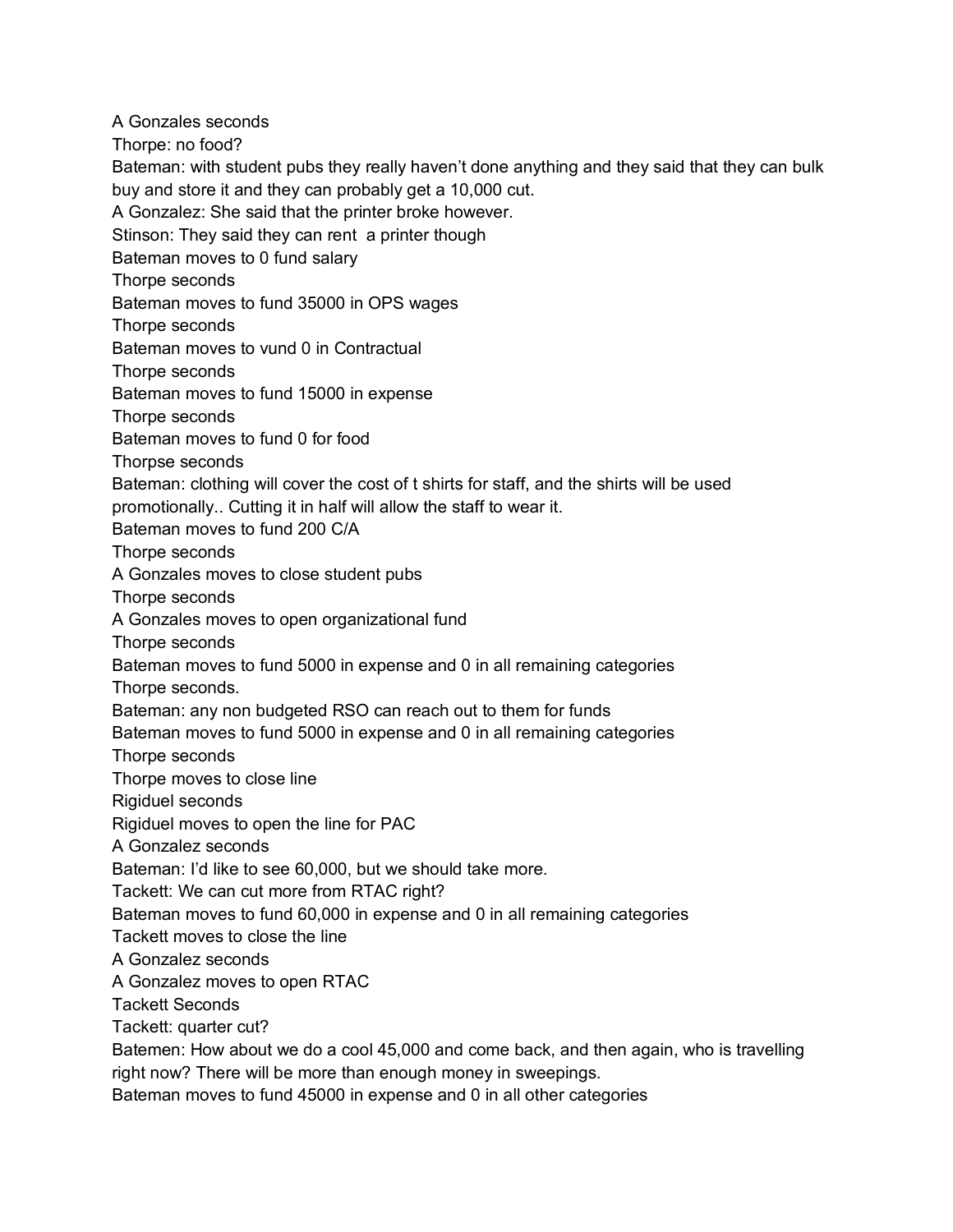A Gonzalez seconds Rigiduel moves to close the line Bateman seconds Rigideul moves to open the line for sports club, A Gonzalez seconds Bateman: this is the only time we had a disagreement last semester, and I want to increase sports club funding. If you look ta 2020 they got 90,000. Stinson: We are 2000 away from budget. Bateman: 95,000? Stinson: They are asking a lot more than they ever have got. Bateman: Travel should not be covered. A Gonzalez moves to fund 95,000 in expense Bateman seconds Bateman moves to 0 fund the remaining categories A Gonzales seconds Rigiduel moves to close sports club Thorpe seconds Tackett moves to open college leadership council Thorpe seconds Bateman: 15000 or less Thorpe: 14000 A Gonzalez: 13000? Tackett: its alot of food so 13500 sounds good Bateman moves to fund 135000 in the category of expense and 0 fund all remaining categories Thorpe seconds Rigiduel moves to close the line Thorpe seconds Tackett moves to open the line for SAP Thorpe seconds Bateman: There isn't even a request for SAP so what are we going to do? A Gonzalez: They did put in a request of 16,000 Bowden: That is a fill in number because they did not submit a request A Gonzalez: can we cut them to 10? A Gonzalez moves to fund 10,000 in the categories of expense and 0 in all remaining categories Bateman seconds A Gonzalez moves to close the line Thorpe seconds

Stinson: I don't think we should fund the Mental health council because they do not submit a request and they aren't deserving of it as the director had a year to

A Gonzalez moves to fund 500 in expense and 0 fund the rest of the categories Thorpe seconds

R Gonzales moves to close the line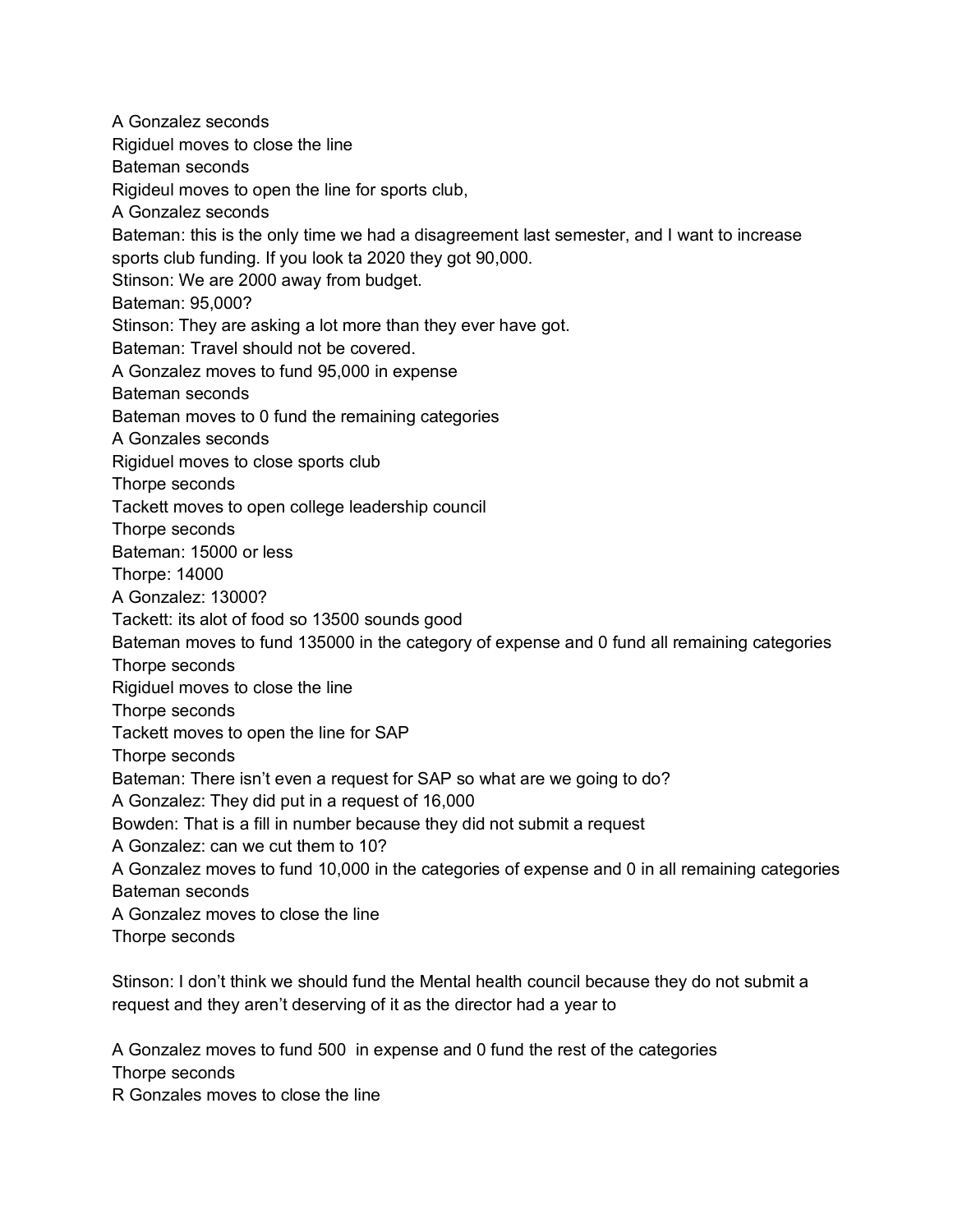Bateman seconds

Bateman: Maybe we should look back at the organizations that did not put in requests and be a little harsher on them. I dont know why we should be keeping that in our budget.

R Gonzales moves to open the line on CPE A Gonzalez seconds

Stinson: we gave them 1100 las time Bateman moves to 0 fund salary and OPS wages Thorpe seconds A Gonzalez: Didn't they request OPS though? Bateman: they did but that position has never been paid. This is not a priority and it is a passion project pretty much Tacket moves to fund contractual 200 A Gonzalez seconds Bateman moves to fund 500 in expense Thorpe seconds A Gonzalez moves to 0 fund food Thorpe seconds Bateman moves to fund 150 in C/A A Gonzales second Thorpe moves to close the line on CPE Bateman seconds Thorpe moves to open the line on IRHC A Gonzalez seconds R Gonzales: What do they need contractual for? Bateman: A DJ yea it could be trimmed A Gonzales moves to 0 fund salary and OPs wages Bateman seconds Bateman moves to fund contractual 150 A Gonzalez seconds Bateman : expense could be important because this is where they make an impact, food and expense. Bateman moves to fund 750 in expense Thorpe seconds Bateman moves to fund 1000 in food Thorpe seconded Bateman: 750 for C/A? Thorpe moves to fund 500 in C/A Bateman seconds Tackett moves to close IRHC Thorpe seconds A Gonzalez moves to open the line for OGA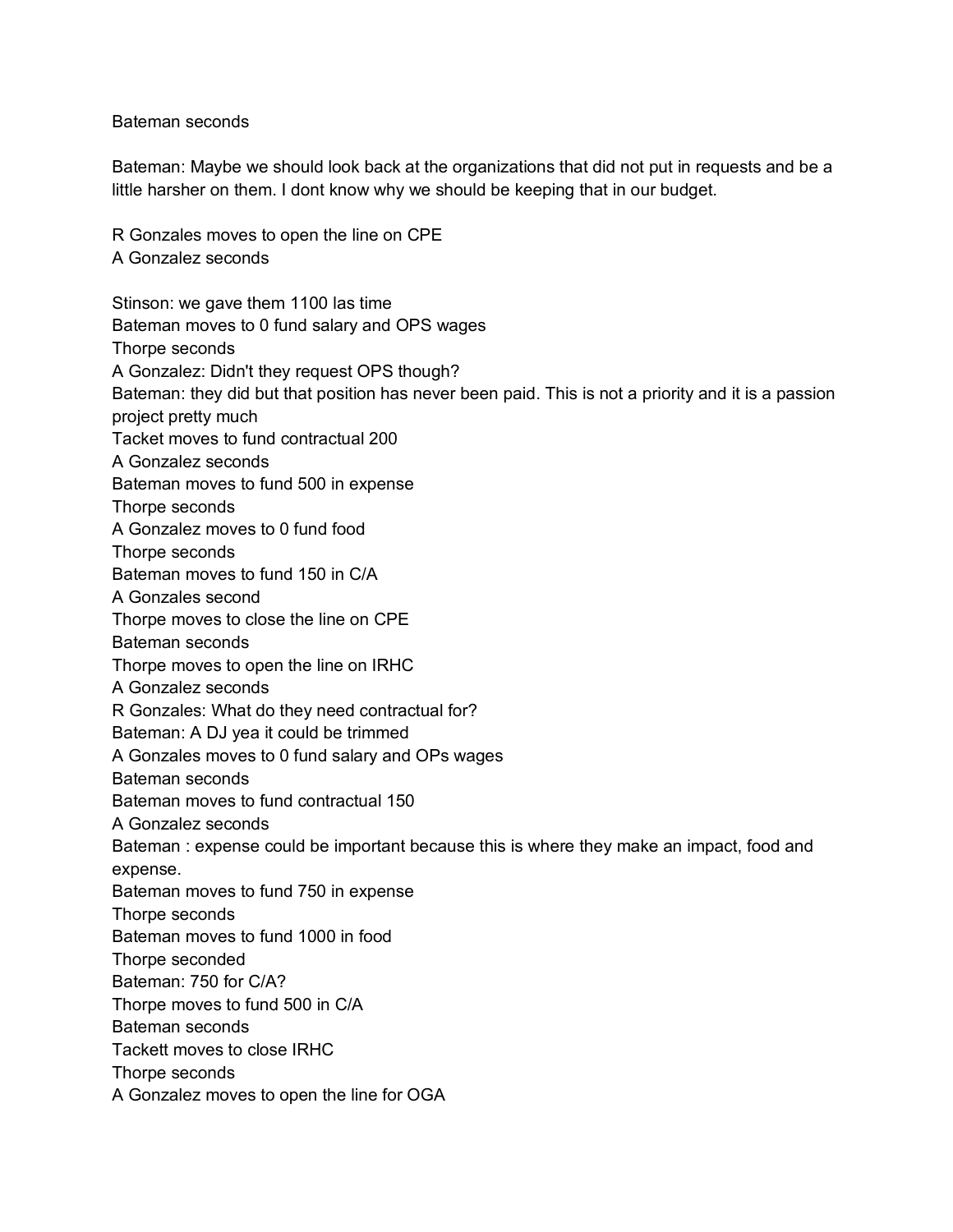Thorpe seconds A Gonzalez moves to 0 fund salary and OPS wages, and contractual Thorpe seconds A Gonzalez: we should not fund the trip to DC Bateman moves to fund 5450 in expense A Gonzalez seconds Bateman: The food expense has a large food budget because of receptions and budget. A Gonzalez moves to fund 1500 in food Thorpe seconds A Gonzalez: They do not need awards and 2 shirts. Bateman: Shirts are 1000 by themselves so we could do 800. Tackett: PAC was getting quotes for shirts and it's like 7 dollars per shirt. A Gonzalez: OGA isn't even that big of a bureau so idk. Bateman moves to fund 600 in C/A Thorpe seconds A Gonzalez moves to close the line Thorpe seconds Bateman moves to open the line for student sustainability Thorpe seconded Bateman moves to fund 500 in expense and 0 in all remaining categories Thorpe seconds. A gonzales moves to close the line Thorpe seconds A Gonzales moves to open the line on SCURC Thorpe seconds Stinson: they did not present either. A Gonzalez: Did they request? Bateman: No R Gonzales moves to fund expense 5000 and 0 in all remaining categories Thorpe seconds A Gonzalez moves to close the line Thorpe seconds Bateman: Let's go back and review the lecture series BAteman moves to open the line on the lecture series A gonzalez seconds.

Bateman moves to amend contractual to 35000

A Gonzalez seconds

Bateman moves to close the line

Thorpe seconds

Bateman: We have been harsh on the ones that haven't put in presentations A Gonzalez: Let's go back to SAP. I think they could take a bigger cut. Bateman moves to open the line for CLC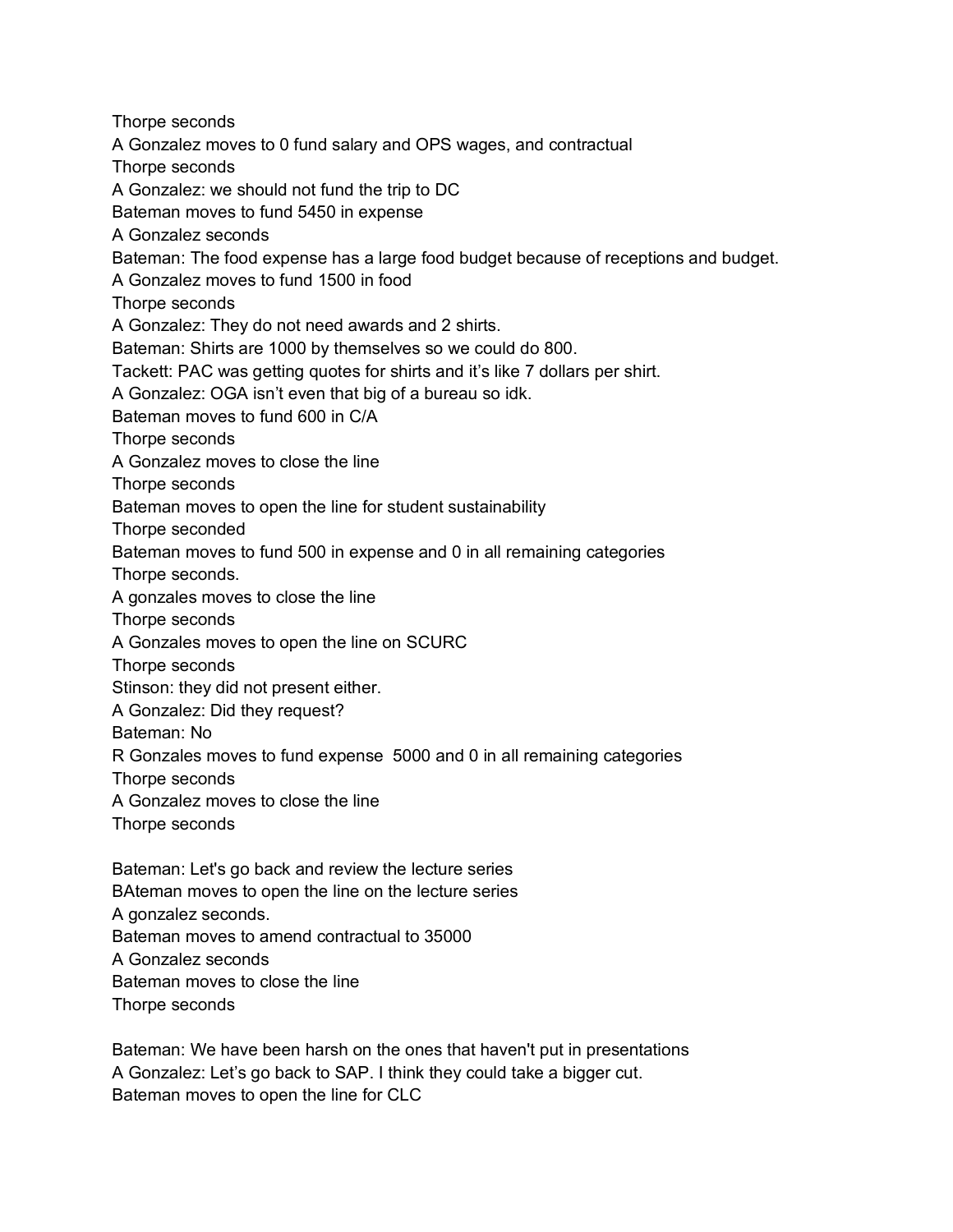Thorpe seconds. Bateman moves to amend the line of expense 10000 Thorpe seconds Bateman moves to close the line A Gonzales seconds A Gonzalez moves to open SAP Bateman seconds Bateman: SAPs only expense in 2017 was 19000 for transfer. A Gonzalez: Sounds like it does not do much. A Gonzalez moves to amend in the category of expense for 5000 Thorpe seconds A Gonzalez moves to close the line Thorpe seconds Bateman: No one uses this account; they have been swept for the past two years? Bateman: Oh yea i remember now that money gets transferred to different programs at this school. A Gonzalez moves to open the line on SAP Thorpe seconds Bateman: What if we do 12,500? It is significant, and it still is a decent amount Bateman moves to amend the category of expense to 12500 Thorpe seconds A Gonzales moves to close the line Thorpe seconds

Bateman: Can we recess for 5 minutes and review the budget and and then reconvene? Sintson: That sounds good.

Benton: insurance has been raised so we are going to have to revisit that, and that number is non-negotiable.

Bateman: Why was it requested at 12000 then?

Bowden: in the latest one it was 35000 in that one.We found out about the change after we did the last presentation

Bateman moves to recess to 450 A Gonzalez seconds

Bateman: I just wanted to talk about homecoming, there might be a little wiggle room there, or class councils, child care center, were firm with that, Student pubs, we might be able to go back and take OPS a little more but people are working that position.

A Gonzalez moves to open the SGA salary account Batemen seconds A Gonzales moves to amend 20,000 in expenses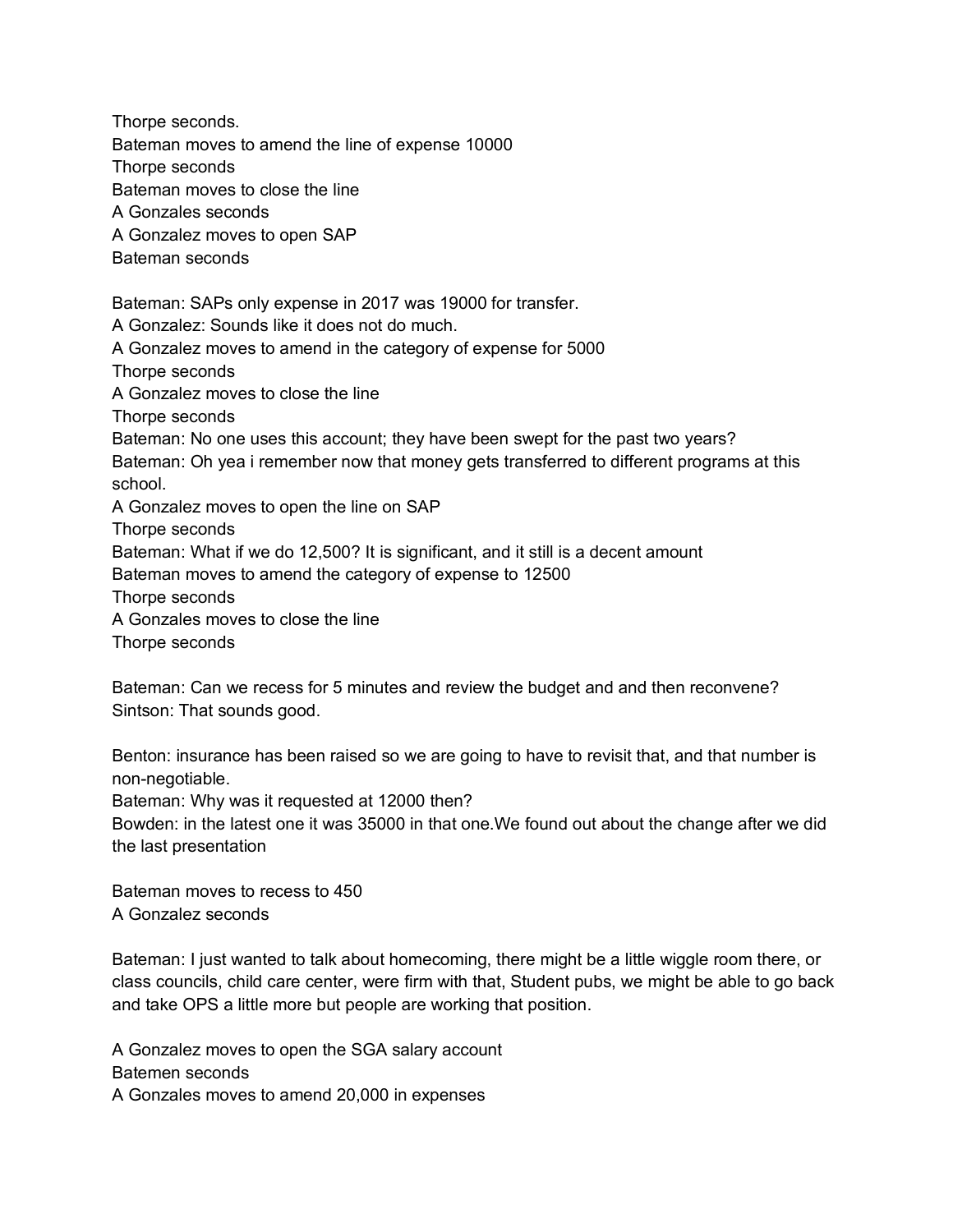Thorpe seconds R Gonzales moves to close the line Bateman seconds A Gonzalez moves to open the Union Bateman seconds A Gonzalez: Bowden, what did the union think about the amount they were allotted in October? Bowden: they weren't happy but I would get campus Rec to cost to continue as close as possible. Most of that could come from the union. A Gonzalez move to close the line on Union Thorpe seconds A Gonzalez moves to open campus rec Thorpe seconds A Gonzales moves to amend Campus rec to 5,850,000 Thorpse seconds A Gonzalez moves to close the line Thorpe seconds A Gonzalez moves to open the Union Thorpe seconds A Gonzalez moves to amend The union 4,667,474 Thorpe seconds A Gonzalez moves to close the line on the Union

Thorpe seconds.

A Gonzales: I don't know if we should cut AASU by that much

Tackett: We could split the 4000 between homecoming and class council.

Bateman: 2000 dollars of that money is OPS, so that puts them there, and we pretty much funded everything else as they requested.

Wang: Can someone give me an overview of what people requested?

A Gonzales: Yes

A Gonzales moves to open the VSU Thorpe seconds A Gonzalez moves to amend C/A to 2000 Thorpes seconds A Gonzales moves to open AASU Thorpe seconds A Gonzalez moves to amend expense of AASU to 6700 A Gonzalez moves to close the line on AASU Thorpe seconds

A Gonzalez: Why does A and S not go up if attendance goes up? Bowden: It shouldn't.The a and S is connected to total credit hours, and 2 is the local fee.